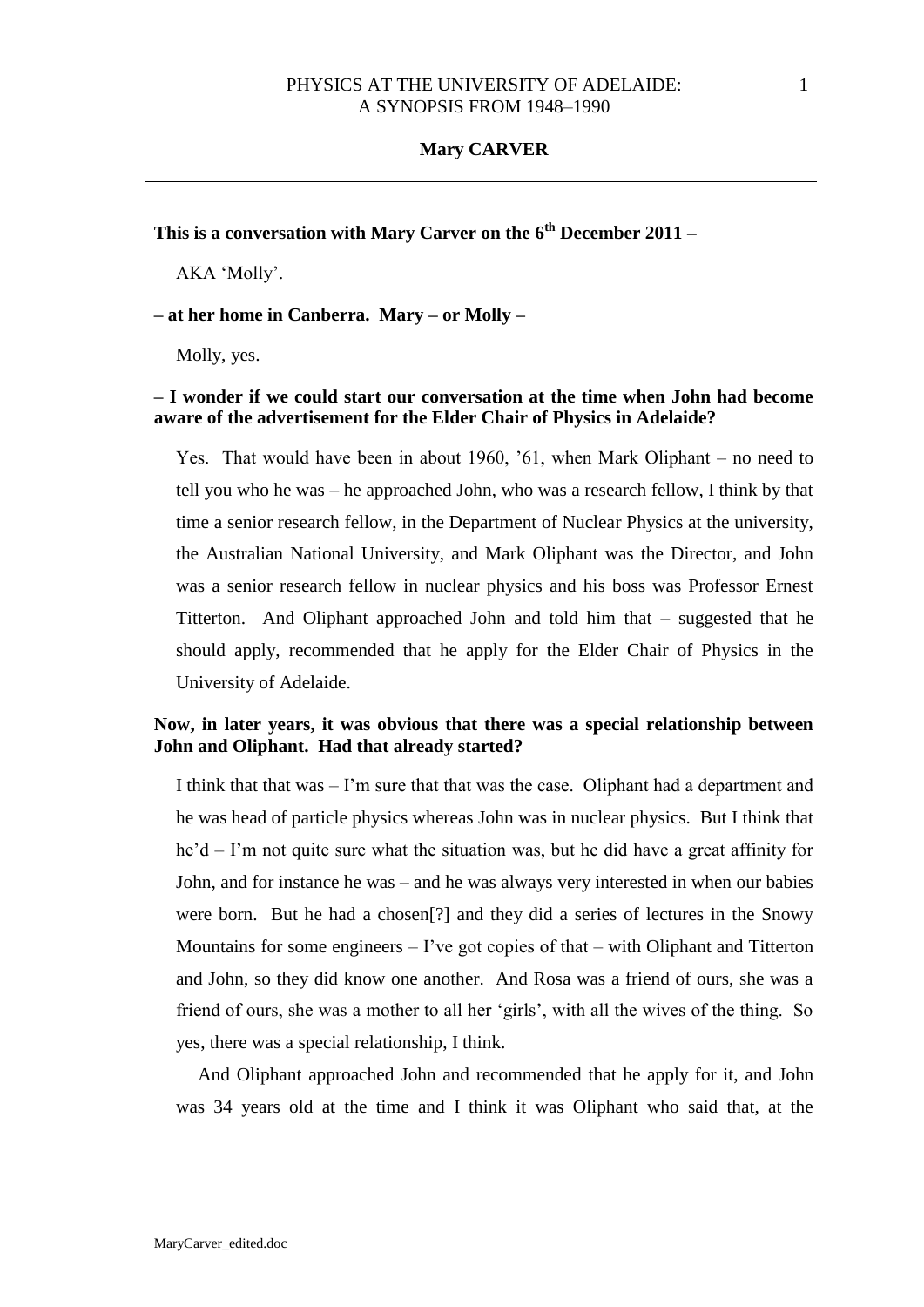University of Adelaide, they thought that the department under a new head should make use of the rocketry that was – of the facilities that were available at Woomera and at the atomic energy research establishment at Salisbury – I've forgotten what it was called now.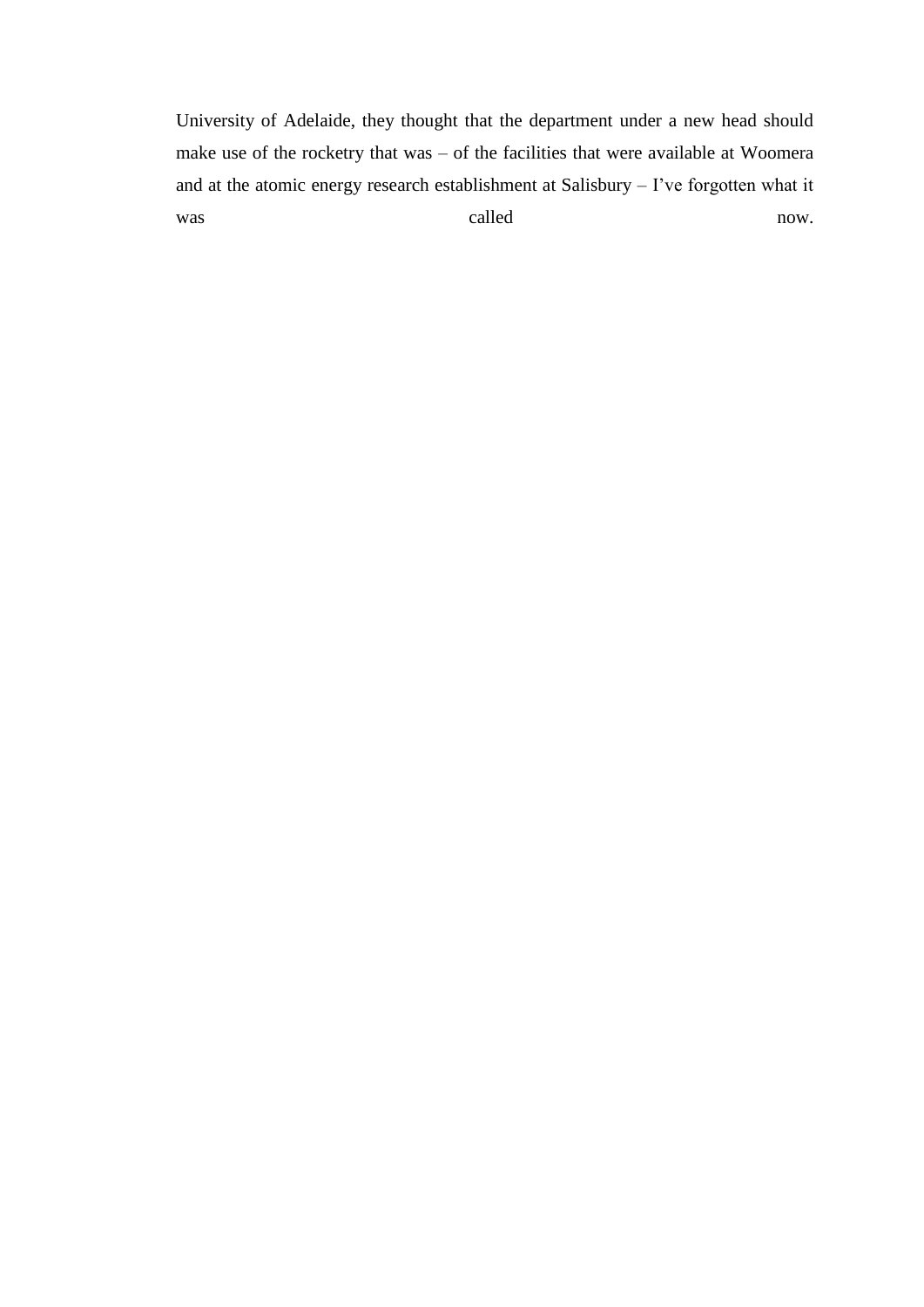#### **The Weapons Research Establishment.**

WRE, the Weapons Research Establishment at [Salisbury].

## **Yes, that was close by.**

Close by. And so I think that the suggestion came from him. Now, this meant that John would have to move from nuclear physics into upper atmosphere physics, but he didn't have to think very  $-1$ 'm sure he didn't have to think very  $-$  he was very, very interested in going, and he applied and went for the interview, and was told – and he went – we moved to Adelaide in August, I think it was August 21 1961.

# **I don't know whether you realise, but John's predecessor in the Elder Chair of Physics was Leonard Huxley.**

Oh, yes, yes, yes, yes.

### **And it was Oliphant who had suggested to Huxley that he should apply.**

Oh, I see. (laughs)

## **So two successive appointments were at the suggestion of Oliphant.**

Yes. Well, Oliphant, of course, was a great Adelaidean – I mean, he was born and reared there and did his degrees there, and he had this great loyalty and love of Adelaide, as did his wife, and a great love for the Department of Physics in Adelaide. And the people there, like Fuller and Burdon: he writes great things about them.

### **Yes, he did.**

Yes.

#### **Especially about Burdon.**

That's right. And so that's how it happened. We left here in August 1961 and he got into the matter and he had to change his discipline from nuclear physics to upper atmosphere physics, and there's lots of correspondence about him trying to get hold of new staff and bringing in the students. And what he did do was he went to lots of conferences. He went to COSPAR, which was the Committee On Space Research. I think he went to 22 meetings of those in all.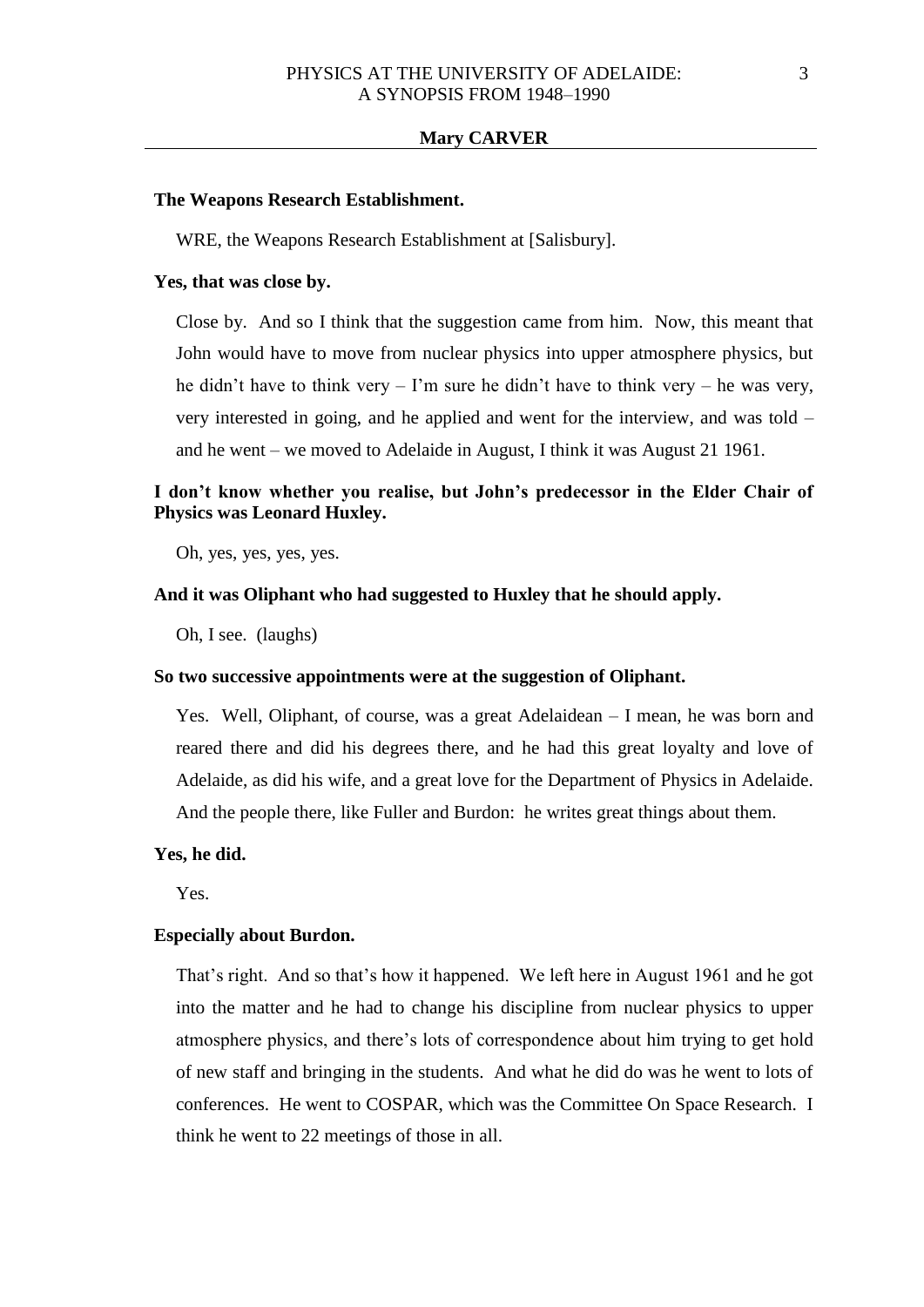#### **How did he get involved with COSPAR, do you remember?**

It would have happened after he went to Adelaide that he went to the first meeting in

– I think it was in Washington or Florence.

#### **Yes, but he became chairman of that, didn't he?**

Not the chairman of COSPAR, no. No.

# **He was a chairman of a subcommittee of COSPAR.**

Oh, no, no, no. The chairmanship for this was – he became chairman of the United Nations Subcommittee on the –

### **Was it the Peaceful Uses of Space?**

– the Technical Subcommittee – the United Nations Technical Subcommittee on the  $---$ . COSPAR is a conference, you see, a conference they had every year and then they went to every two years, and so he went  $---$ .

### **But it must have been through the attendance at those conferences that he – – –.**

And in 1970 he was appointed as the United Nations – the chairman of the United Nations Committee on the Peaceful Uses of Outer Space.

### **That's right.**

And that was held in New York and then the last two years that he was there it was in Vienna and then once in Geneva, and he went – he was chairman of that for 26 years and he didn't miss one meeting, and that in itself, you know, that was sort of another career, so every Easter, and then it moved to February, he would go off and chair this committee, and that led to him being chairman of lots of other committees.

### **So he continued in that role after he came back to Canberra.**

Oh yes, and he retired from that in 1995. And I actually went to that one, the last meeting. That was in Vienna, that one. But every Eastertime and then every early February he would go off to this meeting.

### **Yes. That was a big achievement.**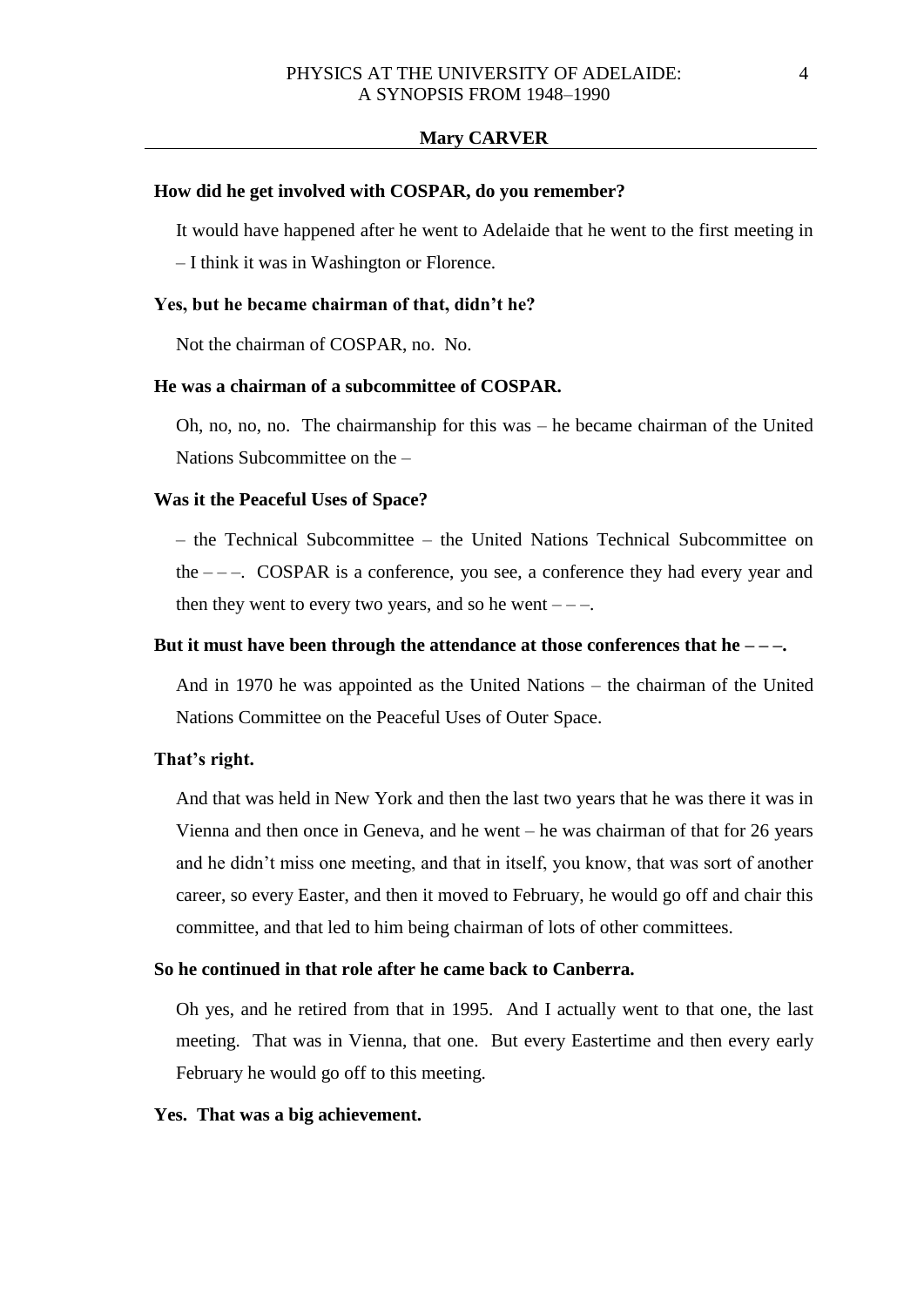So that was sort of – he had his career in the ANU and then the University of Adelaide, and then concurrently and then back to the ANU as the Director and then concurrently with that in 1970 when he took over from Dr Martyn  $-$  I think it was David Martyn,  $M-A-R-T-Y-N$  – who died, quite suddenly and tragically, and he was an Australian from the CSIRO. I've forgotten his first name now, because there are other Martyns in the field.

## **Yes, there were.**

I think it was David. And so he took over that, and he was there every year. So at the last meeting he said that he'd decided to resign, because he was quite ill then, at that time.

**One of the things that has struck me in reading and talking to people about the early days –**

Yes.

**– of Huxley coming to Adelaide, it struck me, was a parallel with when John came, in this way.**

John came – an Oliphant connection, yes.

**Well, not just the Oliphant connection, but when Huxley arrived the previous year there had been an unusually large honours class and it had some outstanding students in it, and he'd made use of the availability of those students to get his new research programs started.**

Yes, I see.

## And he just  $---$

Well, perhaps it was the other way round, that he started this program and got the research students.

**Well, Huxley had in mind what it was he wanted to do, what fields he wanted to research in –**

Yes, yes.

**– but he just took on these young students and pointed them in the right direction –**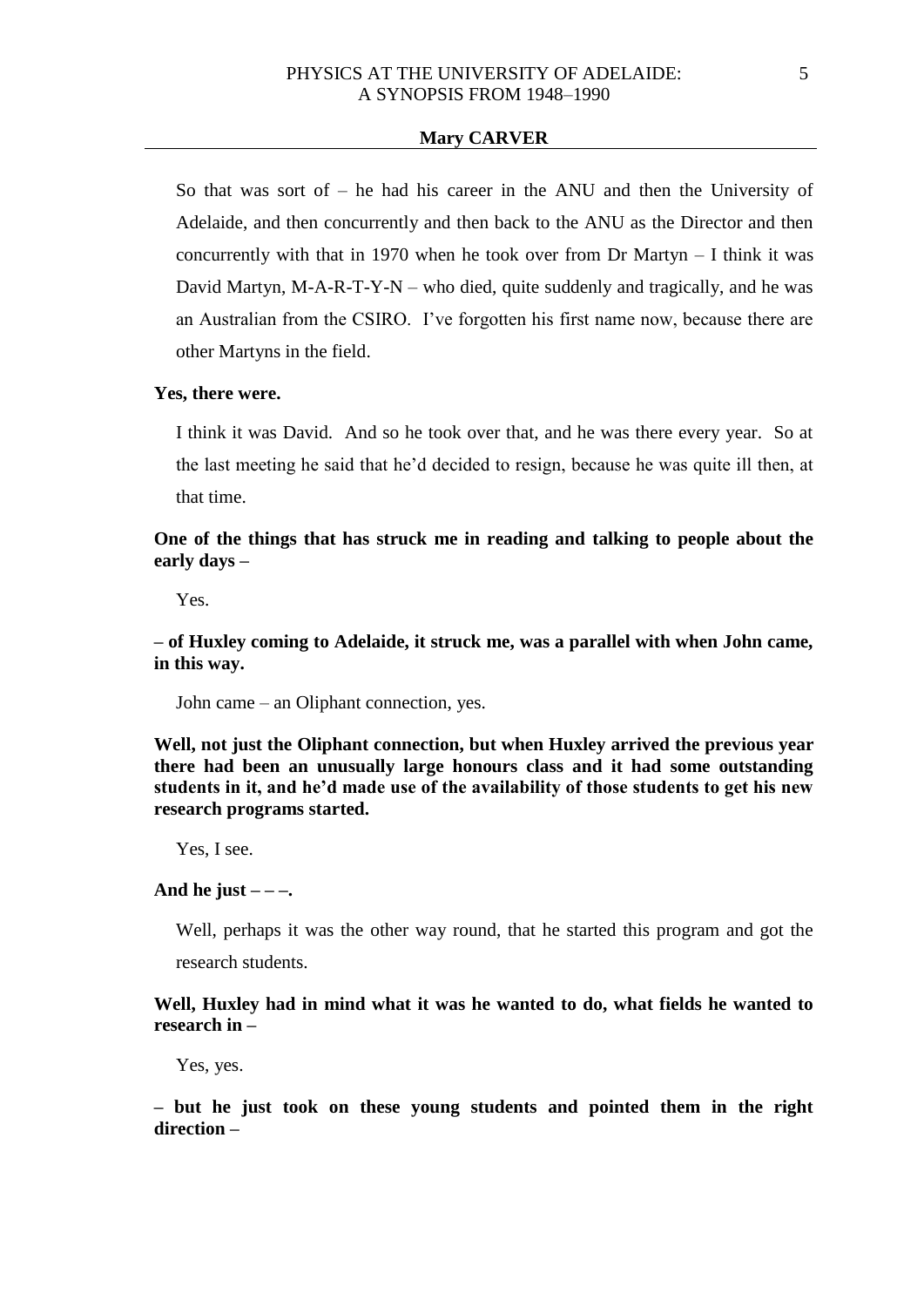Yes.

# **– and said, 'Go for it. Get on with it.'**

Yes. Yes.

### **Now, my memory of John coming to Adelaide –**

Was the same.

**– to start up both the rocket program and atmospheric research and the laboratory program to provide support to it, in a way, that he had a number of young students who came along, and John's approach was to say, 'There it is. Go for it,' and I was one of those people, and there were a number of them.**

So what year were you in when John came in August 1961?

## **In '61 I was a third-year student.**

A third-year student. That's right, yes.

### **I did an honours project in '62 with John as my supervisor –**

Yes, yes.

## **– on gamma ray spectra.**

Gamma rays, yes.

#### **And then '63 I started a PhD with John and things were getting going then.**

Went on from there, yes.

### **But it just struck me it was just a similar scenario of a new person coming in –**

The Oliphant connection and the honours students, yes.

## **– and a new field of research and just setting the students to go.**

Yes. I don't know whether the honours student came after John did or before. I don't know that.

## **Whether?**

Well, you said that there was a big honours year the year before Huxley came so he made use of the honours students.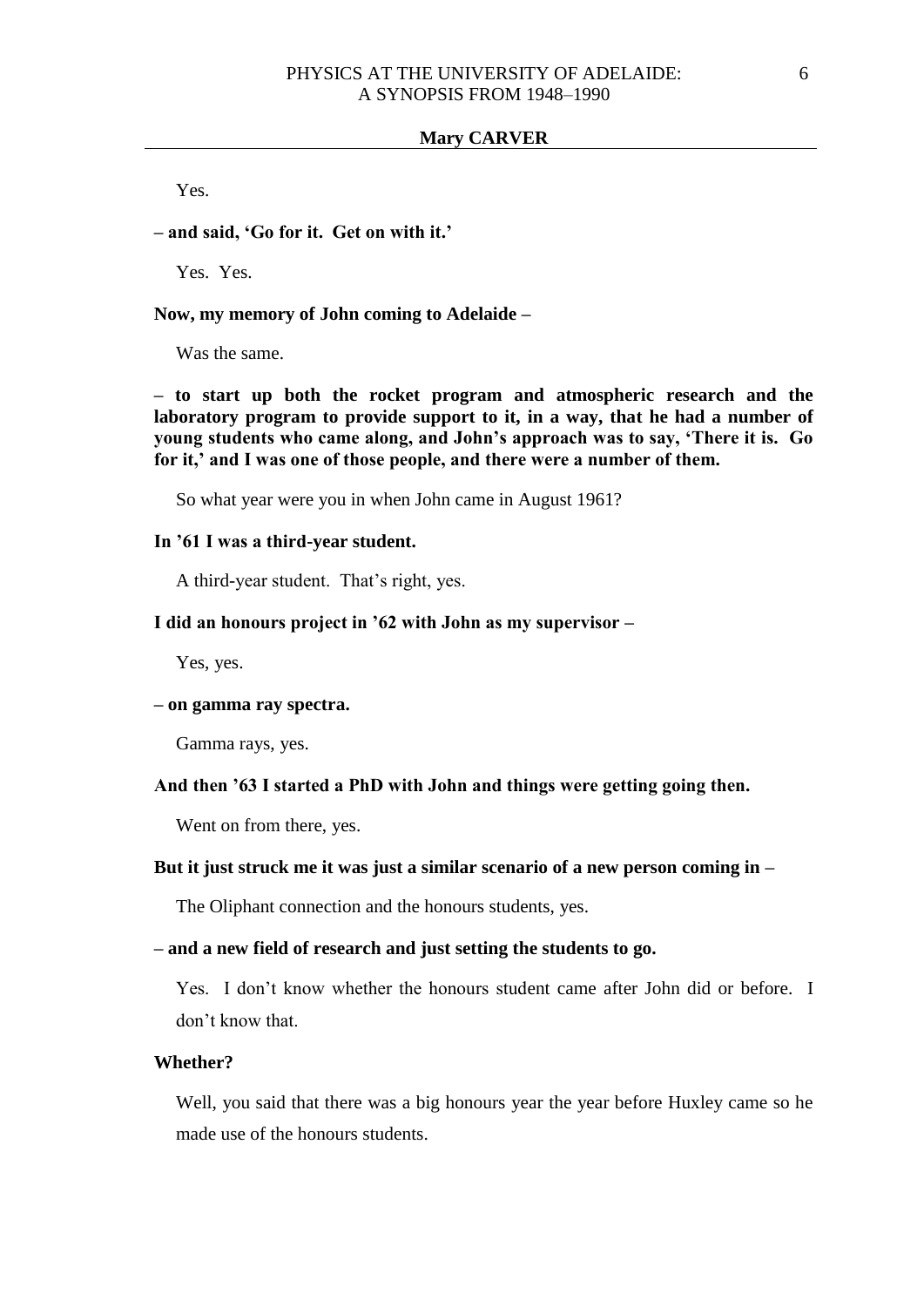**Yes. I don't know whether that was the case, but it is the case that there were a whole – about five of us, I would say –**

Yes.

**– who started PhDs when John was getting that work going.**

Yes.

**But he gave us our head and said, you know, 'This is broadly where you're going. Find something to do there and get on with it.'**

Yes.

**He'd take a close interest in it, but he allowed us to find our way, in a sense, and it was quite an exciting time.** 

It was. And I think that space physics – you know, Adelaide University became a centre and  $---$ 

# **Yes. And it was timely, wasn't it, the space research.**

Yes.

## **There was a lot of funding around for space research at that time.**

That's right.

# **So do you remember what particular challenges John found in moving into the University of Adelaide and the whole context of the university?**

I think that of changing over. I don't think he  $- I$  don't recall  $-$  he was just excited and hardworking, as I say, you know. (laughs) The challenges were, of course, going into a department and taking over.

# **Which has its own tradition and culture.**

But it was a very, very happy time, very happy for him. But if you read the Hazel de Berg, you get that typescript – and I'll find it for you, if not – for how long will you be in Canberra?

## **Tomorrow evening I'm going back.**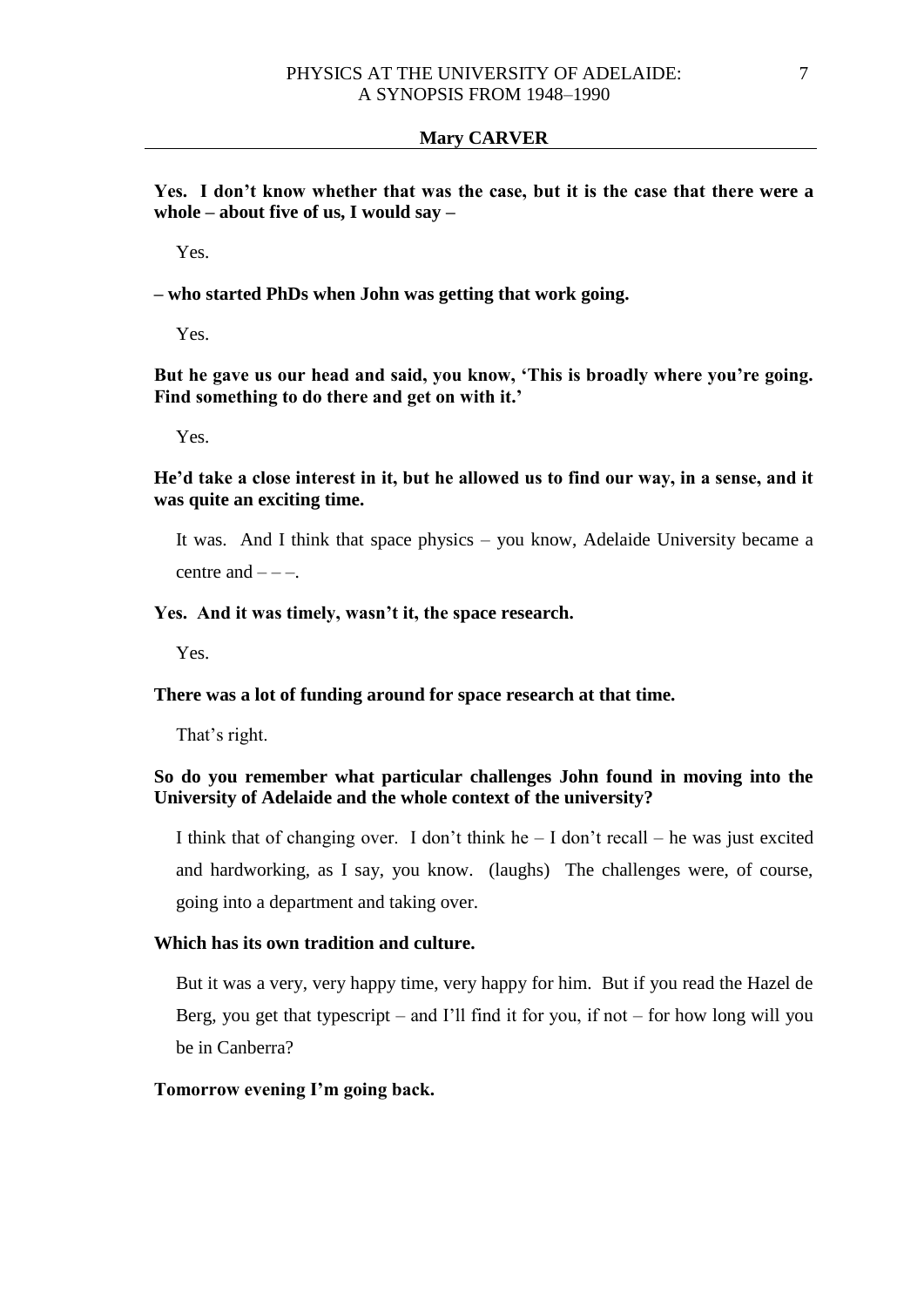Tomorrow evening. I mean, you could just go to the library and pick it up, go back to the National Library: Hazel de Berg's interview of 1976, and pick it up.

# **Oh, I see.**

Or I can – and it's got a lot about his work in the department. And then so does this – the academy – Bob Crompton's interview, that has a lot too. And that's John in his own words. He can tell you about it. I can tell you about what it's like being a university wife, which I love very, very much – you know, I loved it.

### **What was good about it?**

Well, the department was full of very nice people, so many of them, and they were all very friendly. And David Sutton and Harry Medlin, who was an intellectual, and he was into drama and we used to go to the dramatic society.

### **Oh yes, the Theatre Guild.**

Yes, yes – and very outspoken. And David Sutton and all the rest.

### **What about Bert Green? Does he loom large?**

Oh, Bert. Oh, yes. Well, he lived just down the road from us in Beaumont. We lived at the top of Dashwood Road in Beaumont and Bert and his wife Marlies, they lived just down the road in Glynburn Road. And then just a bit further down Bryan Rofe lived. Now, Bryan Rofe was one of the –

### **WRE people.**

– WRE people, and his wife was the sister of the fellow who lived next door to us, Des Whitford, who also worked for WRE.

### **That was an important contact.**

So Bryan and Bert Green and of course he was very friendly with and very much with Ren Potts and – Ren Potts and – who's the other one, now? Come on – Angas Hurst, who's just died.

#### **Oh, Angas, yes.**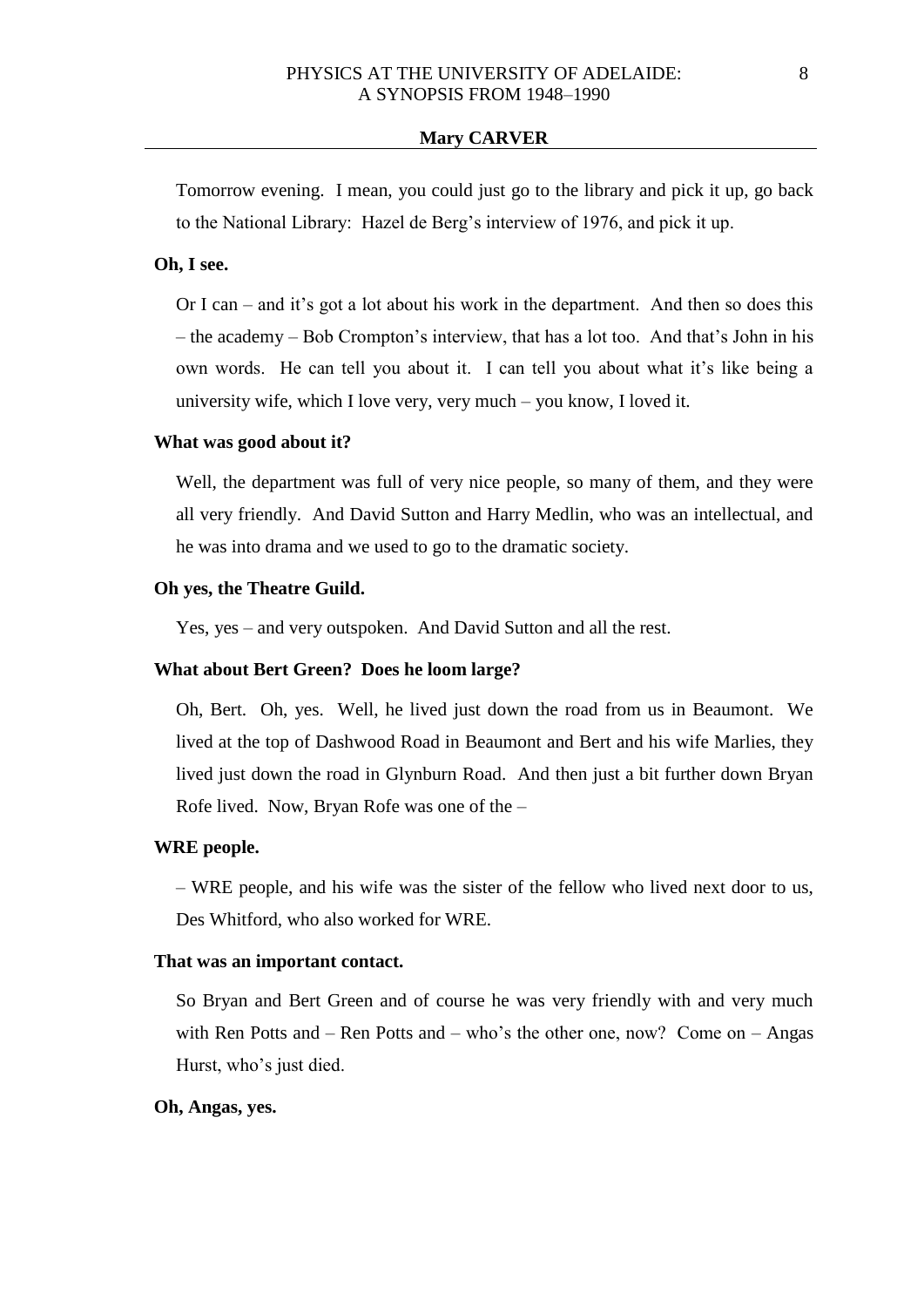Yes. So we had this wonderful social life. And when I say – it wasn't wonderful because it was so busy because I had lots of children and babies and trying to do a job, a part-time job; but it was a wonderful, friendly place.

# **During the history of the department there have been times when the relationship between Physics and Mathematical Physics and Mathematics, a sort of a triangle –**

Yes.

# **– haven't always been easy relationships.**

I never sensed that at all.

## **But I rather gather that, during John's time –**

No, no.

## **– those things worked quite well.**

No.

## **And it's that life that you're talking about –**

It was a very happy time –

## **– that made it work.**

– and with these splendid people, they were. And Marlies is, I would say, my great, greatest friend –

### **Is that right?**

– and I don't know where she is now.

# **Yes. That's very interesting.**

But she could tell you something about the Physics Department and social life. But talking about the social life, you see, we had lots of visitors and we entertained them. The Duke of Edinburgh came in 1974, and the Queen was going to  $-$  for the Centenary of the University of Adelaide, and the Queen was going to come, but Britain called an election at the time so she had to stay at home so we had to make do just with – then we had big dinners there and lots of people, and Sir Harry Massey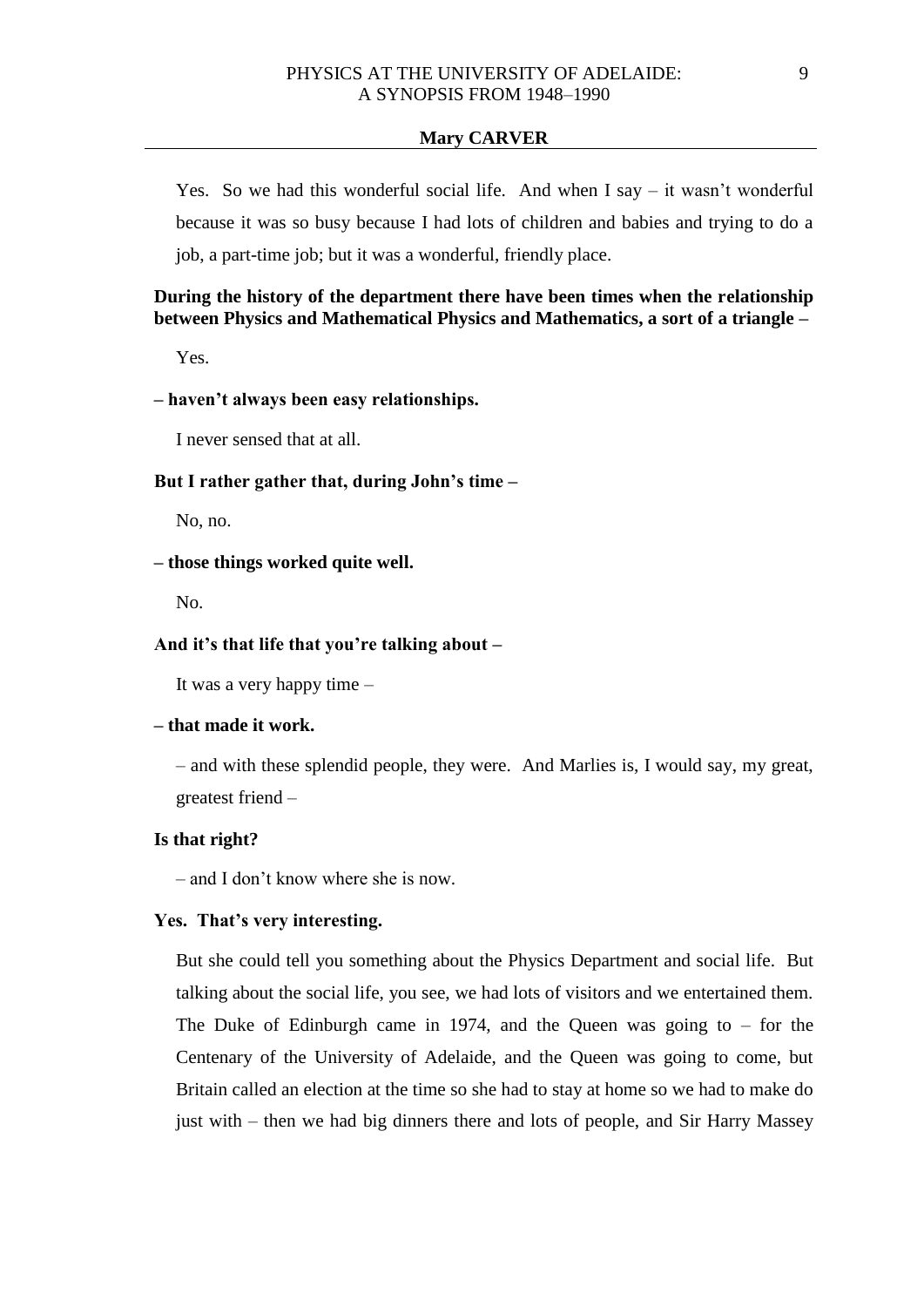came, and – so that was good. And we had lots of visitors. And then, of course, when Oliphant became the Governor he made a point, when any big visitors came to the University of Adelaide, they'd go and stay in Government House, and one of them was Paul Dirac. Now, you'd know about Paul Dirac.

# **Oh, yes, yes, I remember that.**

And there's a great story about John and Angas Hurst and Bert Green, they organised a big outing to the Adelaide Hills. Do you remember that?

### **No, I don't, but I've read about it.**

You've read – well, you know about that, so I don't have to talk about it.

### **I think Peter Szekeres wrote an account of that.**

Oh, did he? I'd love to hear about that one. Who wrote – George Szekeres?

## **Peter Szekeres.**

Peter, his son.

# **George Szekeres's son, who was – – –.**

And George Szekeres was another, because he was a great friend of Marlies Green, the Szekereses were, so I got to know them, too. But, briefly, we all of us – wives and children – all went out, and we were taken in cars and dropped at a point, and the men – that's Bert and Angas Hurst and John – they were going to drive to the place where we were going to walk and then be picked up by them at the end of the walk. And so we went for the walk, and I actually spoke to Paul Dirac and he actually spoke to me and he just said, 'What's that?', you see, and I said, 'Oh, they're apple trees,' you see. (laughs) And then he said, 'What are those?' And I said, 'They're pine trees.' And this is what had happened: they'd taken them to the area of bush, you know, that might remind him of Europe, (laughs) not the Australian bush. And then every time he did speak they'd say, 'Oh, how profound.' (laughter) But I did go to his thing and he ended it all by saying – and he put something on the wall, he put a formula on the board at the end and said, 'That explains –' either 'most of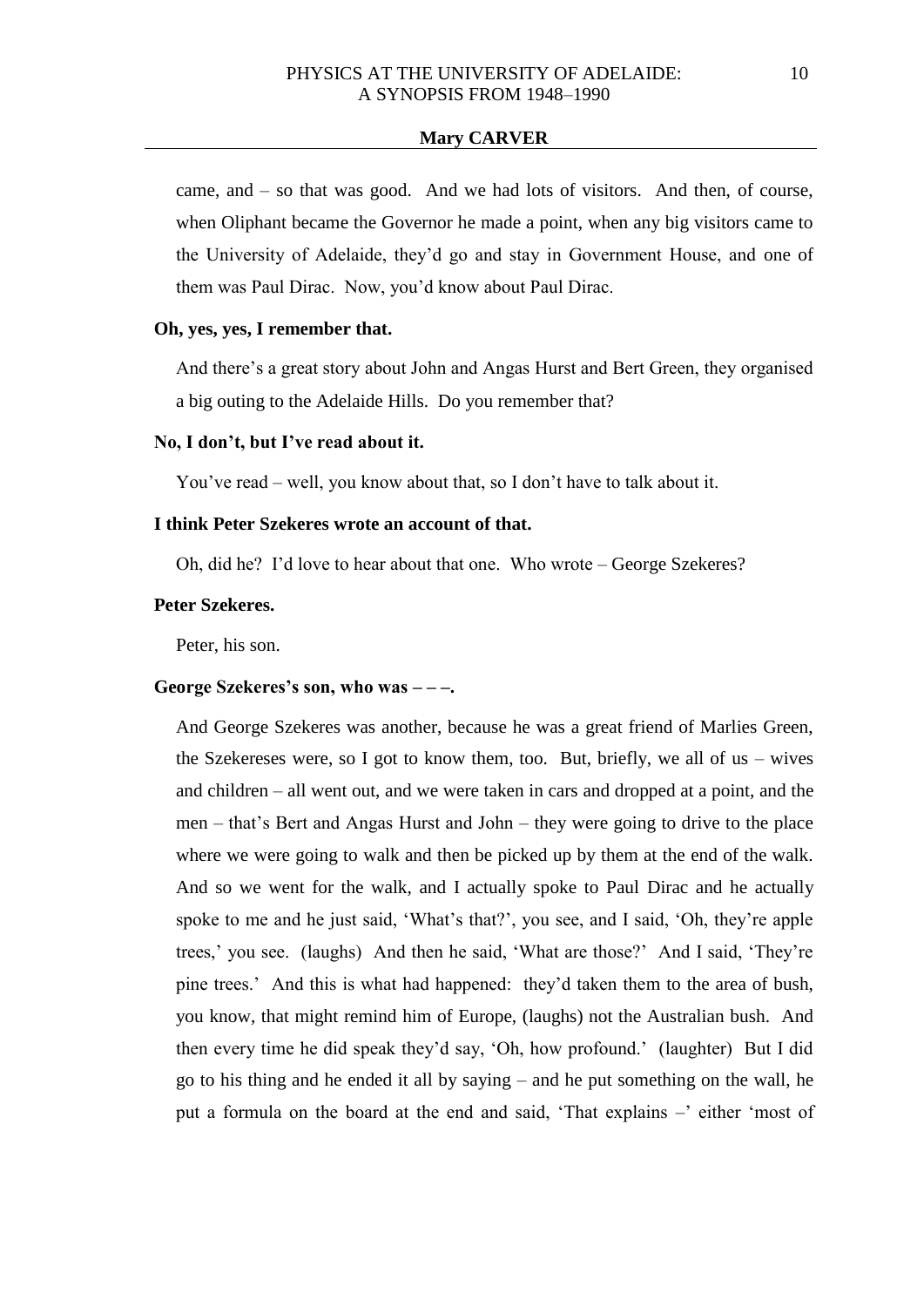chemistry and all of physics' or the other way round. But it was a very profound lecture.

And then the other thing I remember is we used to have the Einstein Memorial Lecture and I think that was given by part of the department and it was every year. And Fred Hoyle came – you know Fred Hoyle, the great astronomer – he came and John went up to meet him early one morning to pick him up from the aeroplane, and the next thing is I'm lying in bed and there's a knock at the door and it's John with Fred Hoyle, and he said, 'And we can't get him into his hotel.' (laughter) 'We can't get him into his hotel,' so he brought him home. And then young John – he was only a little fellow at that stage – he said to me, 'Why are you putting on your best dress, Mummy?' (laughs) So that was it. But he gave a lecture and he gave it in the Bonython Hall, and at that stage Fred Hoyle was very famous as a novelist because he'd written – I think the thing's called either *The Andromeda strain* or *A for Andromeda*. He'd written a book. And he'd written a couple of other books about it. And so we were there waiting to go on the high stage, and he just looked out and saw that the Bonython Hall was actually packed and people standing all over, standing everywhere. And Fred Hoyle said, 'My god! Nobody's going to understand a word of this,' you see. And he went and he gave the lecture and it was all about Rutherford and Rutherford's great achievements. He gave a talk about – sorry – he gave a talk about Einstein and what Einstein had [done], and he talked about 'the eponymous lecture system'.

And then the next year there was another one called Eggen and he was the new – he gave the talk, and I think he was going to be the new government astronomer at Stromlo, and he was an American and he came, and he'd just got off an aeroplane and he just talked and complained all the time, and that was the most boring – and he was so patronising – talk that ever came. Now, who else came? Who else? What other famous visitors did we have? We had a couple of very famous people.

And then there was this conference that I don't remember and I've got a video of it and I'll give it to you. Or you can ask Harry Medlin about it. He gave it to John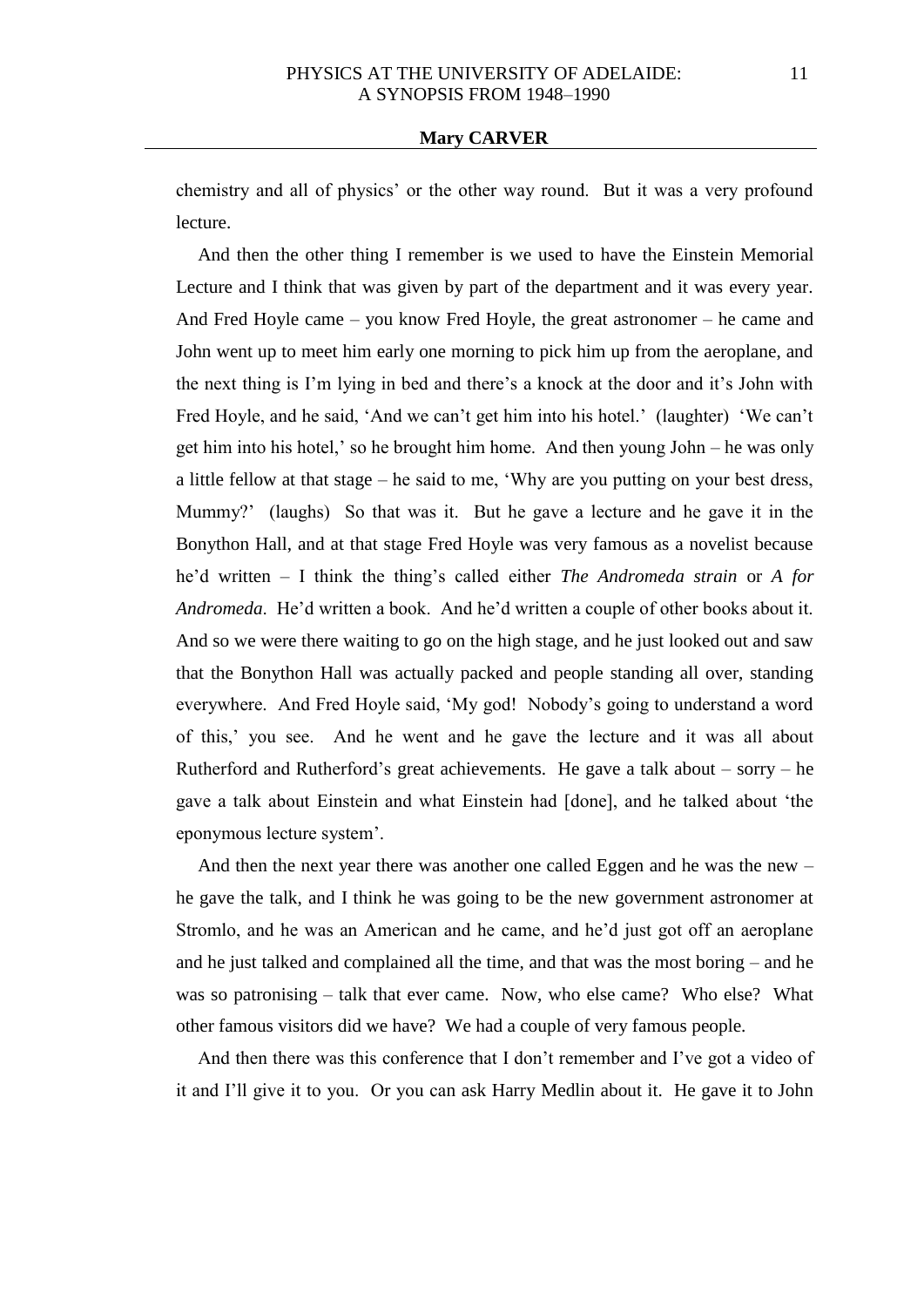Adrian, my son John Adrian, to give to me when John Henry was head of Physics there, and if you haven't got a copy I'll send it to you because it's  $---$ .

# **Was that an ANZAS conference?**

No, it wasn't. It was probably not a conference. It was a meeting –

**I see.**

– in the Department of Physics, and some very important person came and gave a talk, and there's a copy of the talk on this, and it's on a video, not on a DVD. Anyway, if you can't get it from Harry and if it isn't there in the department  $---$ .

# **What about the rest of the university? John was a person who strode not just the physics stage but the university.**

His contribution to the University of Adelaide ..... ..... Very soon afterwards, what they did with new people is that he was the dean, was made Dean of the Faculty of Science, and then he became Chairman of the Education Committee for a long time, and then he was a member of council for a long time, and I've got the information there, and he was re-elected a couple of times with outstanding majorities. And then he even stood on a – he even chaired an investigation into somebody who had been accused of 'moral turpitude'.

**.....**

No. (laughter) No, he wasn't accused of moral turpitude; he'd taken action against another professor for some reason or other and then who'd accused him of moral turpitude. And it was something to do with ducks on his property and the insecticide that was used in the Department of Agriculture.

#### **I've got a vague memory of that.**

And John chaired that one, you see, and in the end he said – he looked at it from a legalistic point of view and it was, of course, that there was no case, that the professor could not be terminated. His appointment could not be terminated.

## **Difficult decisions, though, aren't they.**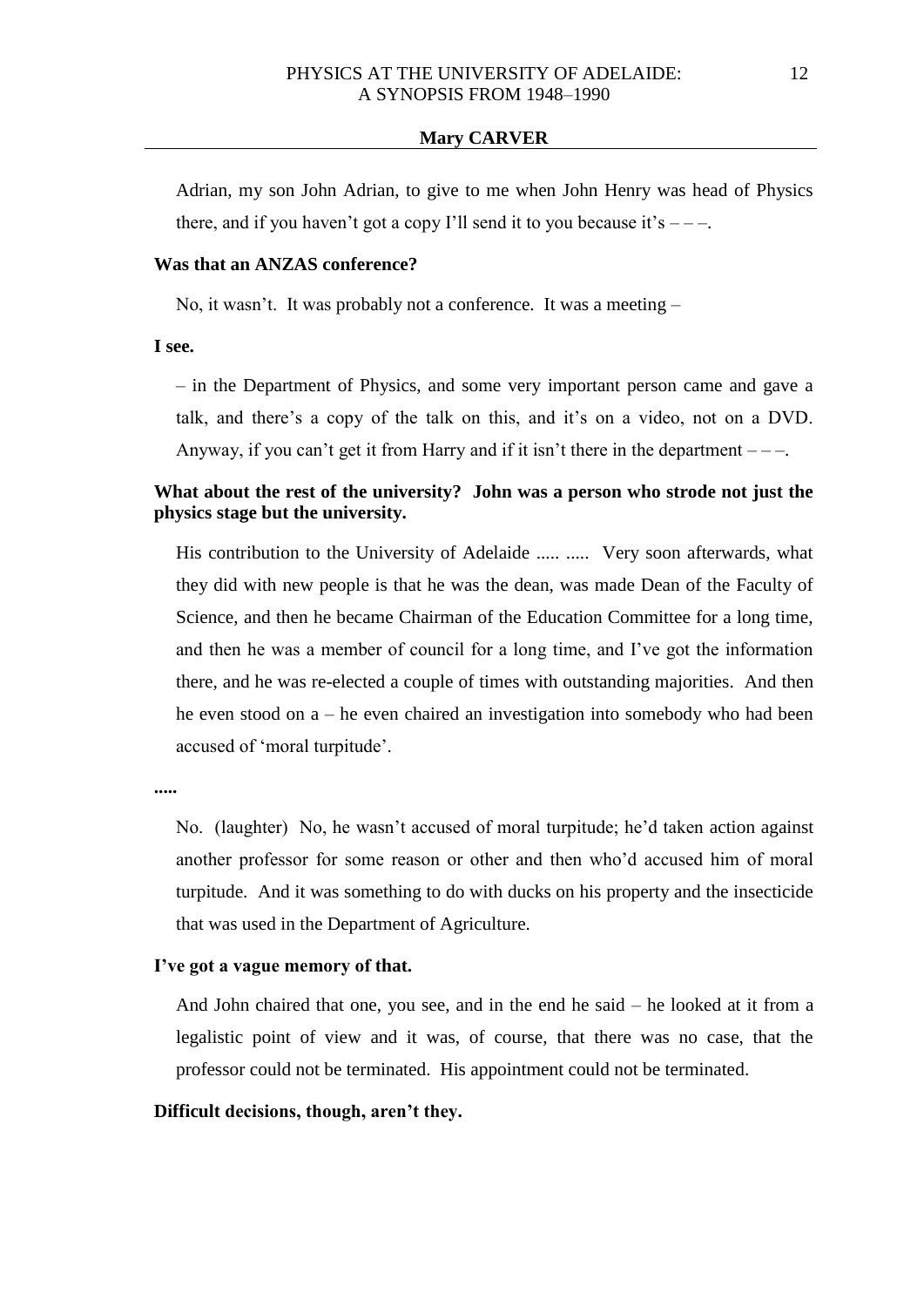Yes. But then there was the excitement of – and then, within a couple of years – and it's all written down in John's memoir about the research and about Woomera and about how he got – very quickly got papers written and got students working.

## **What about – Doj Jordan is another name that comes to mind.**

Oh, that's right.

#### **They were great combatants – – –.**

Well, of course, he was the head of Chemistry, and of course they all met on the Education Committee, and he was also very friendly with Horst Lucke. You see, he was friendly with them all. And then there was a chap who was married to a girl called Eleanor, who was a very nice fellow. Very friendly with him. And Doj Jordan, and he was – when the chairman, and of course being the chemist, and he lived in Glen Osmond, which was just also down the road.

### **Oh, I see.**

But that didn't have anything to do with the thing. But I don't know much of the association. And he was also very, very friendly with Badger, who became the vicechancellor, and he was the head of Chemistry – well, perhaps was two heads of Chemistry: one might have been Physical; one might have been Organic.

## **Well, Jordan was Physical Chemistry and Badger was Organic.**

Organic. Yes, yes. And so they had great – they had great lot to do with one another. Who is that fellow? Might have been Geology or something. That fellow there. (indicates) That's Elford there.

### **That's Graham Elford.**

That fellow. He was married to a beautiful girl called Eleanor.

#### **Ah, Eleanor. Jacka, Fred Jacka.**

Jacka, Fred Jacka. Yes, that's right, yes.

### **Yes. Fred died. Eleanor is still alive.**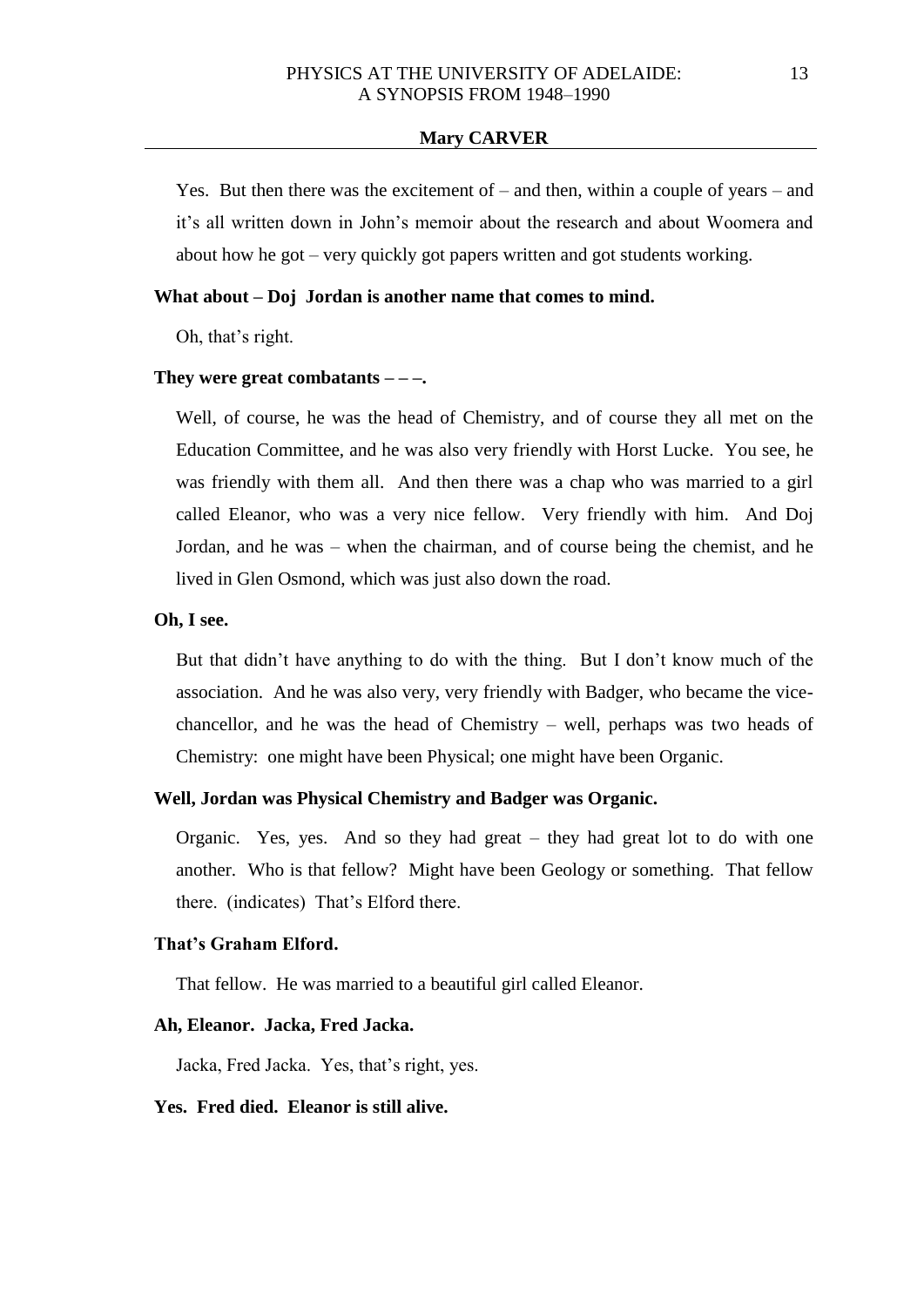That's right. And what else do I know? I think, as far as the work is concerned – and you and he wrote a book or started writing –

# **Oh, yes.**

– wrote a book and spent a lot of time writing a book, and he spent a lot of time on that. And I've got the  $-$ 

#### **The manuscript?**

– the manuscript there. Would you like to take it over and finish it? (laughter)

#### **Yes, but it was never**  $---$

But what happened there was that he wrote the book and he was at Oxford, he went to Oxford. Now, why was he in Oxford? Oh, because our son Robert was at Oxford. He used to go to Oxford whenever he could. Whenever he was in Europe or England he used to go to Oxford to see his son, Robert, who was doing a PhD. So he took the manuscript along there and what happened was that it seems that there was a misunderstanding, that the editor wanted to  $-$  you know about this, anyway  $-$  the editor wanted a popular book written and he got a shock when he saw a set of formulae on the second page or first page or something like that. (laughter) So that manuscript is there.

### **Yes. I must have a copy of it myself.**

You must have a copy of it. Oh, well. If you want it, I'll send it to you, so let me know. You can publish it. There was a lot of work went into that.

### **Yes, it was.**

What else?

#### **What about WRESAT? What did you see as John's role in that happening?**

It's all here. I've got all these pictures here. But he's written – he did this in 2002 when he was quite sick, so I was his amanuensis, as it were, so I had to  $-$  he was even slow with the writing. There. That's it in a nutshell. But there's lots of information about it, and I can send you all the information about that.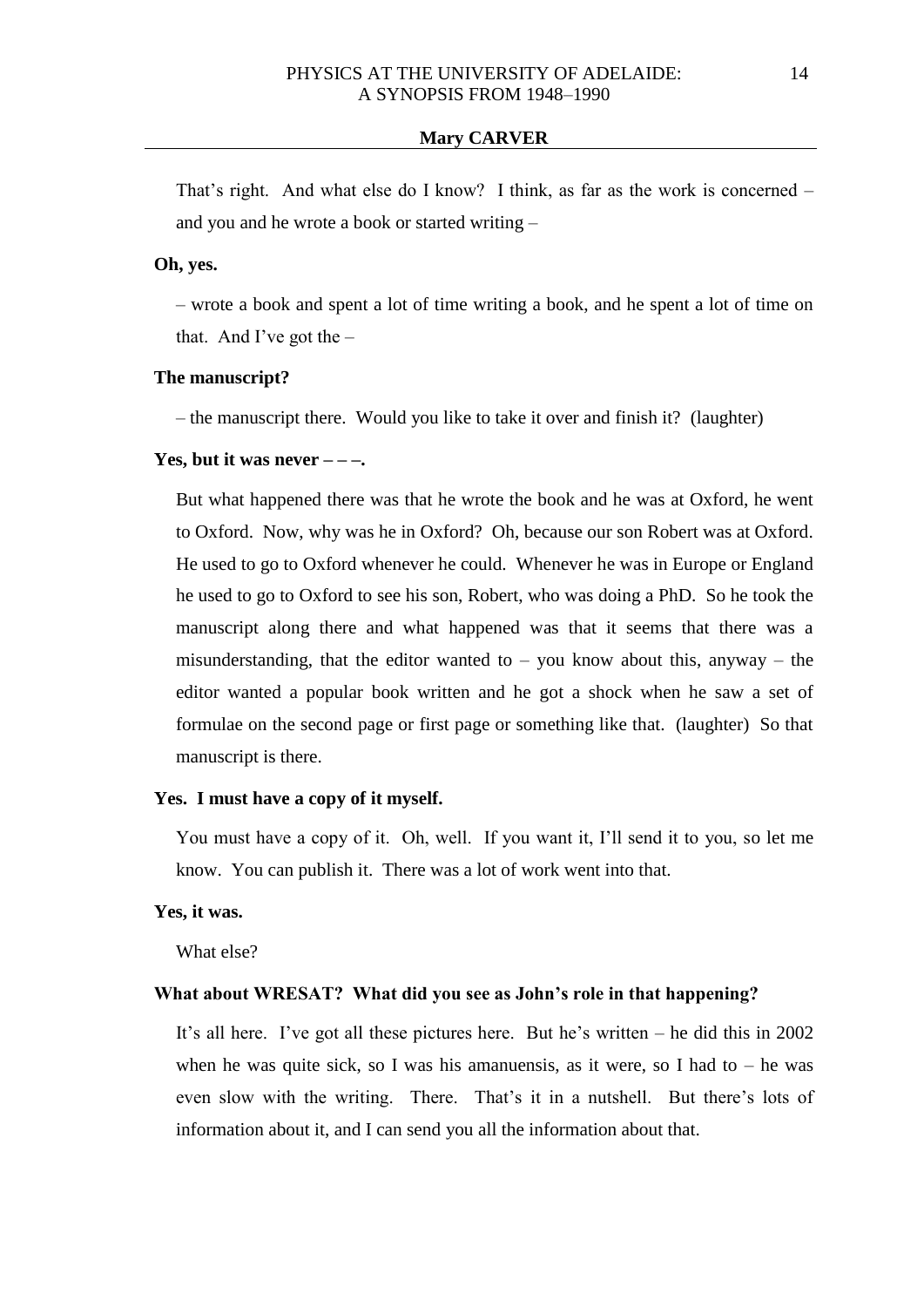### **Yes. What did you see as his role in the WRESAT happening, the initiative?**

Well, he was approached, I think by the  $-$  I don't know who approached him, whether the Americans approached him or whether the WRE people approached him. I don't know who started that. But John was very important because the situation was that the Americans were leaving Woomera. The Americans were leaving Woomera and they had a red rocket, a Redstone rocket – is that right? – to spare.

## **Yes, that would be right, yes.**

And they offered it to WRE and/or John and/or the Physics Department. Don't know which. They offered it to them if they could make use of it. And so I don't know who decided that they were going to build a satellite. So mostly Bryan Rofe – which was the head, Bryan Rofe; and is that  $-$  oh, goodness. There were a lot  $-$  and Peter Twiss[?], I think, was related, associated with it. But it was decided that it had to be done, but it had to be done in 12 months because if it wasn't used – it had to be done within 11 months because that's when the Americans were going to go, and they weren't going to leave it behind, you see.

# **That's right.**

So all the work had to be done in 11 months. And what happened was that WRE assembled the satellite and John and his group and any students and especially Brian Horton – do you remember Brian Horton? –

### **Yes.**

 $-$  I can give you his address, if you want it – he and Brian Horton decided what would go into it, and they decided to build – to put the experiment in it, and it was something to do – and it's all there. I've forgotten what it was about. It was measuring something. And so the Physics Department – – –.

#### **Yes. Brian Horton had – they were ozone detectors, I think.**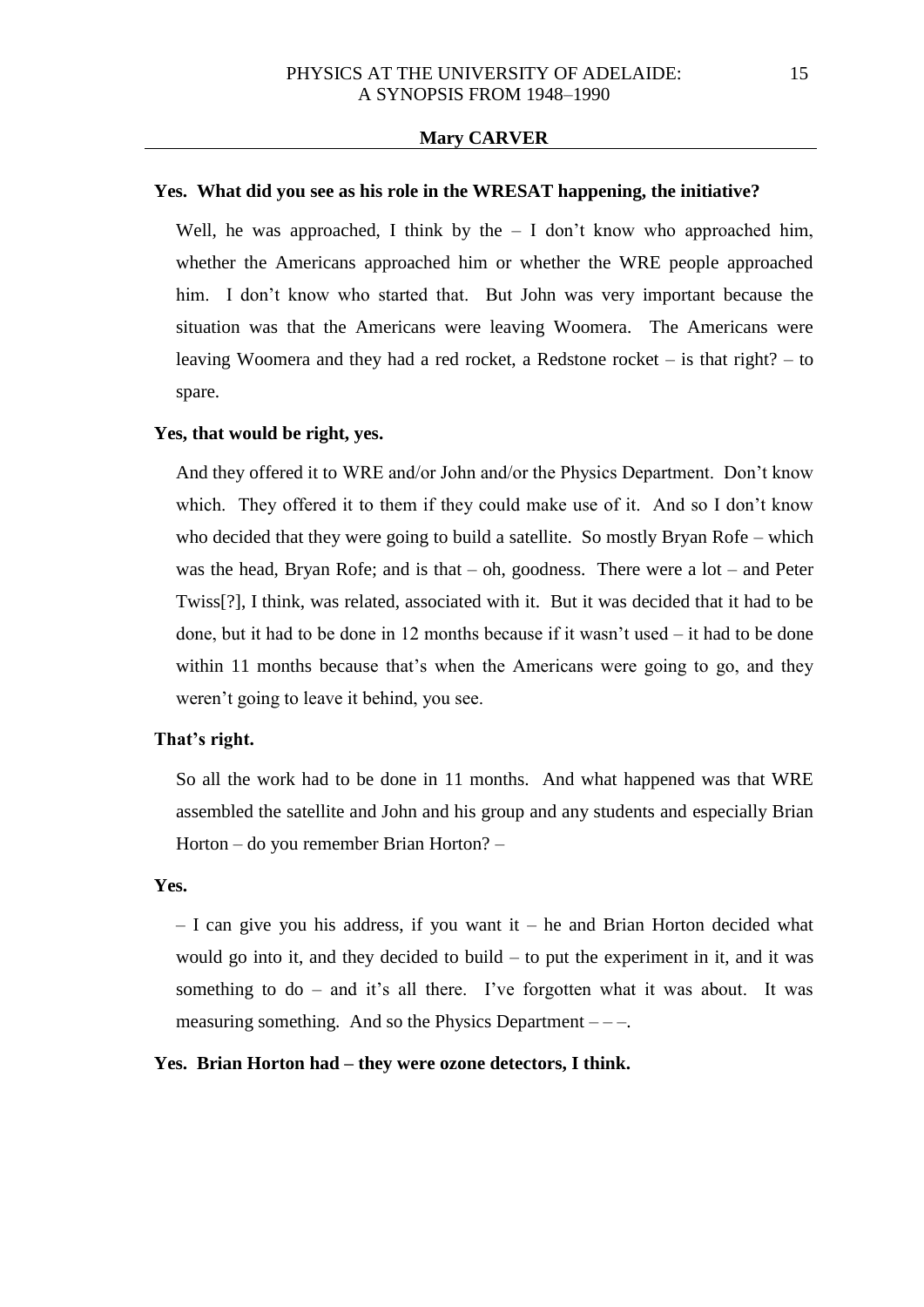Something like that, yes. And they decided to  $-$  they were going to put experimental work into the satellite, and then the satellite was brought to Adelaide. It was brought to Adelaide.

## **We tested it in the tank, the big vacuum tank.**

And tested it in the vacuum tank, yes. I've got photographs of it here. In this here – there, I think. Is that it there?

### **No, that's the six-metre monochromator.**

That's the monochromator. Well, I don't know where the vacuum tank is, but there's a photograph. Anyway, those photographs are in the department, because John Patterson wrote to me not long after John died, looking for photographs and so I sent them to him, and he said that he had already had some of them. There it is in the letter from the vice-chancellor. That's in the Adelaide *News*. Where is it? Oh, this is before it went up. There it is. They're testing it there, but I obviously haven't got pictures of the tank, the vacuum tank, because I thought that perhaps that monochromator was the [vacuum tank].

# **No. That was another big initiative, too, to build –**

There.

## **– what was the largest scanning ultraviolent monochromator in the world.**

Well, there you are. That's another. I didn't know. I thought perhaps that was the tank, you see. That's that photograph there, you see. That's a model of the satellite before it went off.

**Yes.** 

But there's lots of information about WRESAT and I can send it all to you.

# **No – what I was particularly interested in is just in what sense it was an achievement for John in that happening.**

Oh, it was great, because it was all – it was the timing – it had to be done and it had to be done quickly – and the organisation, and he had to – it was an amazing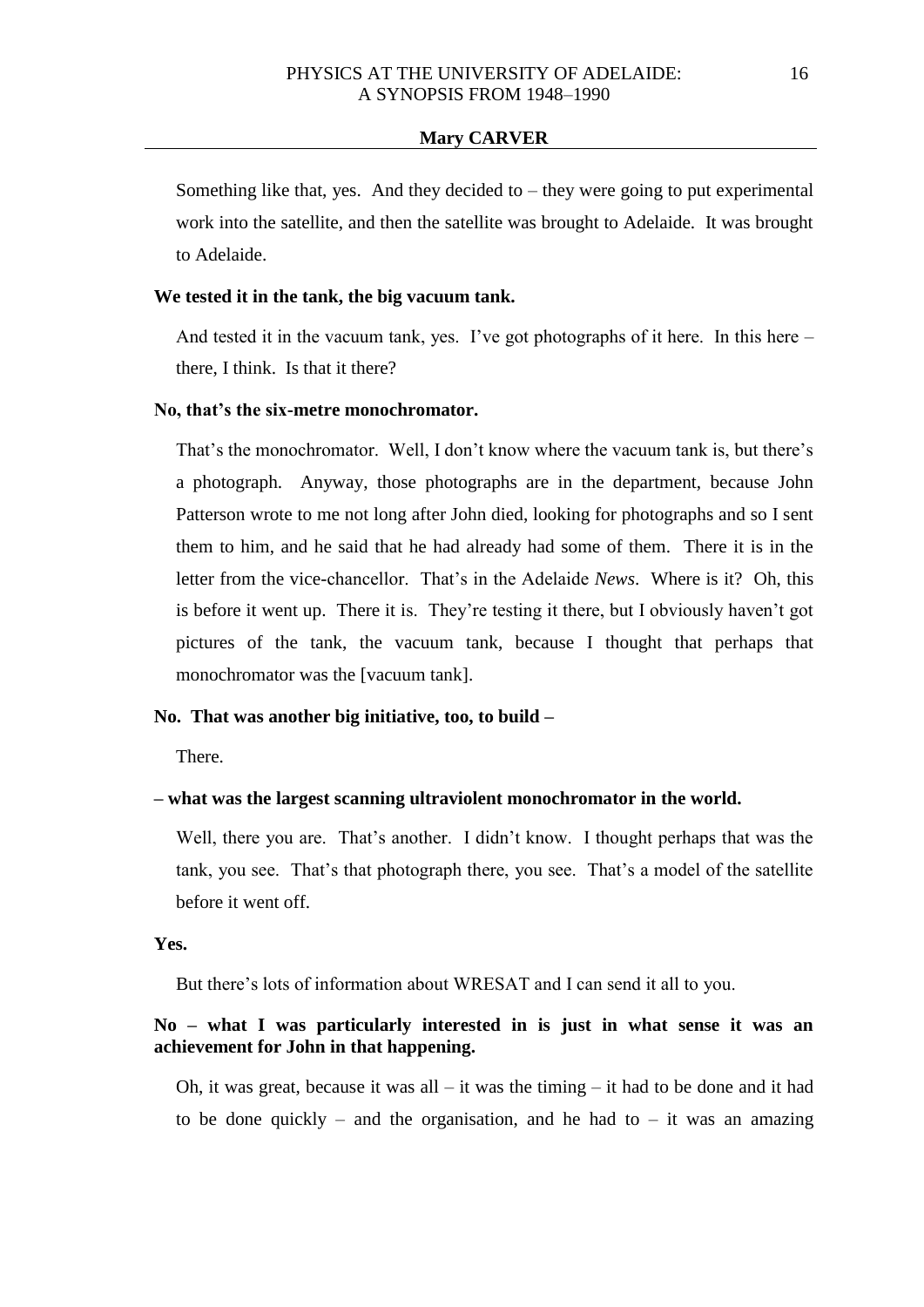accomplishment. And people say it was just a little one, but it was the third satellite to go up – third country to produce its own satellite. There it is, there.

# **Yes, that's the one.**

There it is, there.

# **It's not there any more. I don't know what happened to that tank. It was there for a long time. But that room became**  $a = -\frac{1}{\epsilon}$ **.**

And do you know any of these people here, because that's what I would like to know. I knew him by sight.

# **Yes. Just don't ask me their names at the moment. And him I know; I can't think of his name, either.**

And this fellow. I'd love to fill their names in.

## **But these were both technicians in the university.**

Yes. And these two.

# **That's Bob Hurn.**

Bob Hurn.

### **Now, Bob Hurn has just recently retired.**

He was a student or a technician?

## **A technician, very good one.**

A technician. Bob Hurn.

# **Yes. So what would you say was John's biggest achievement from his time in Adelaide?**

In Adelaide? Well, undoubtedly WRESAT. You know, he was the leader of the group and got it all together and worked it all out, and liaised with the WRE people and got them all together, because I think – I've read somewhere that WRE and the Physics Department hadn't liaised much, they hadn't liaised much before that. And as far as – I think building up the Physics Department and making it at that time one of the most successful – I don't know, but building up things –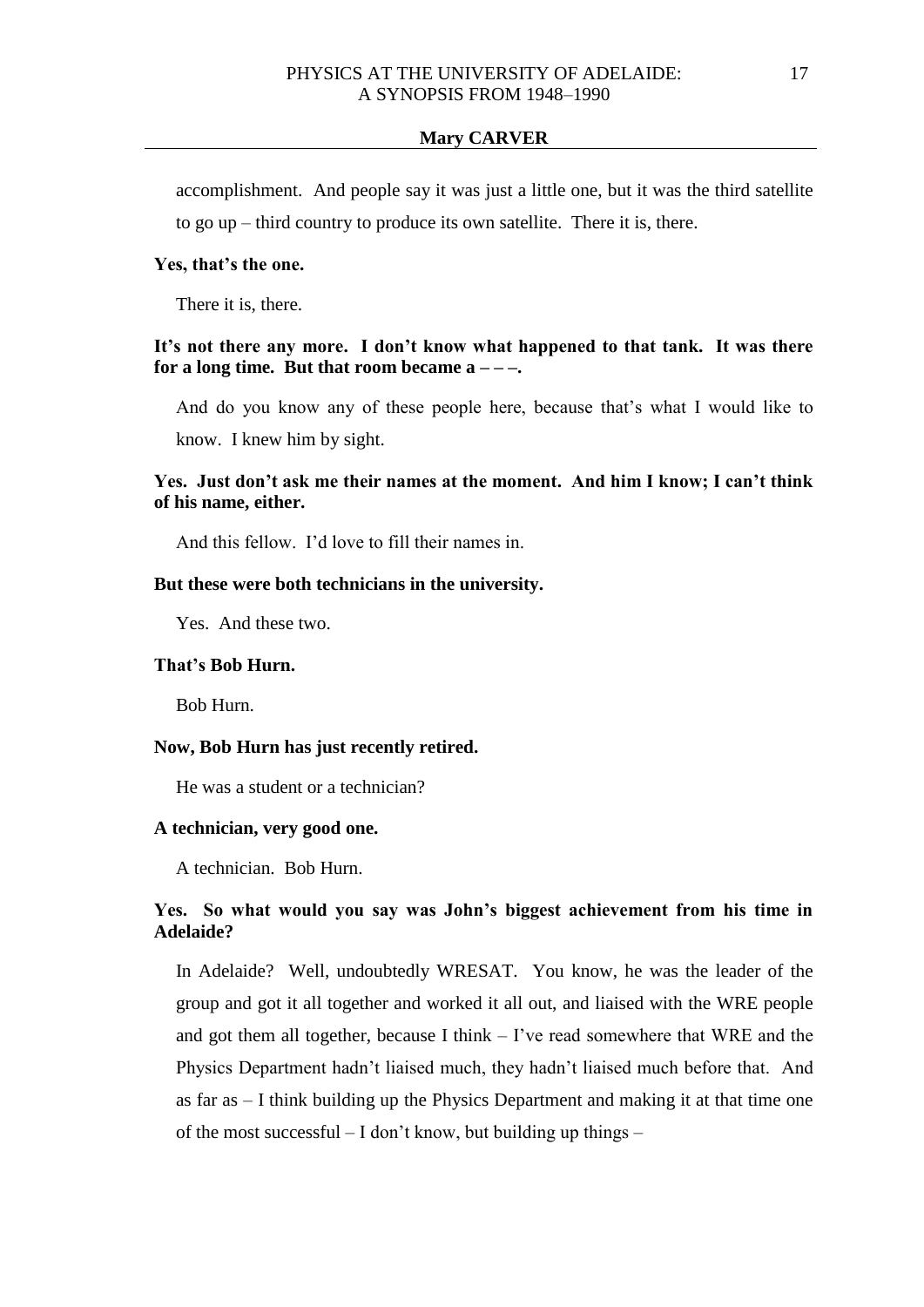#### **A very successful department, yes.**

– in that field and in other fields.

# **I was trying to think the other day: when was the Oliphant Building constructed? That must have been – – –.**

In the ANU?

#### **No, no, no; in Adelaide.**

Oh, I don't know anything about that, no. And it might not have been given that name in John's time. I know they did build a big building – and my son Robert would know something about that; he actually wrote and asked me about it. I think if you want to know about the Oliphant Building it certainly didn't have that name when – in my time, in our time, in my time. And it might be – is it the red brick building that's just to the side?

#### **Yes.**

Because that was part of what was John built, and van Rood. Do you know van Rood was the manager?

#### **Yes.**

And they had a very good relationship, too.

### **Yes. He was an interesting character.**

He was. He was an ex-Stalag – he had been in the  $-1$  think he'd been in the  $-$  –.

### **Used to work for Dutch Shell or something like that.**

Yes, that's right. That's right. And he was a Dutchman, I think. van Rood. And if it's that red building that's at the side of the main building  $---$ .

#### **Yes, that's the one. But then came the time when you left Adelaide –**

That's right.

#### **– and John went back as Director of the Research School of Physical Sciences.**

That's right.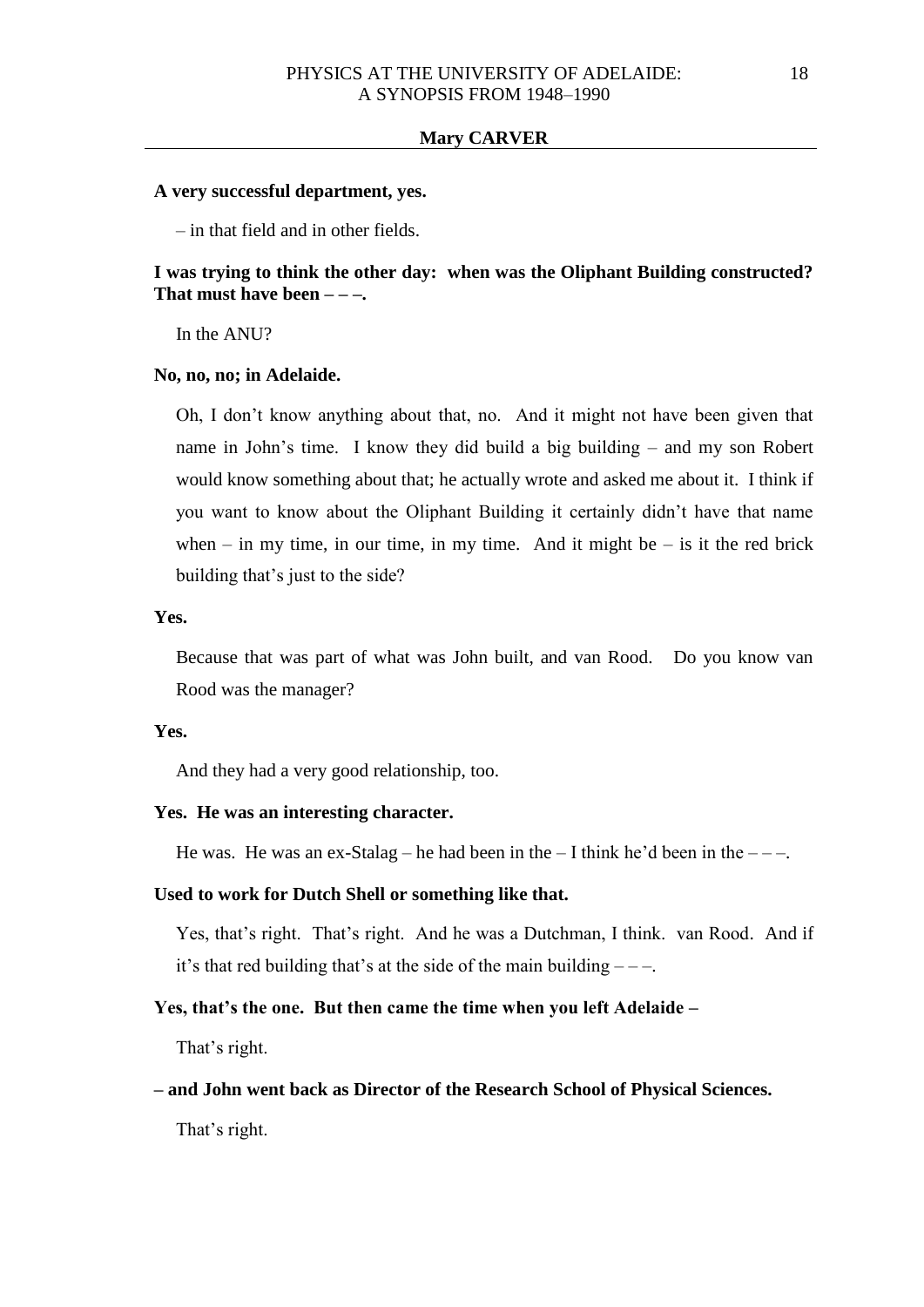# **That must have been a climax to his career, going into Oliphant's old job. That must have been something special.**

Well, he said – he did talk to Trevor Ophel, who was at the ANU, and he did say that that was the best job in  $-$  it was the best job in physics in Australia, and he also is quoted as saying by Trevor Ophel that it was the only job he ever wanted, but I don't – I mean, that's cited in almost everything, but don't quote me because I think that the physics job in Adelaide was the best job that he had – you know, gave him the greatest joy and pleasure, and getting that job would have been his greatest joy, I think, getting that job.

### **And the sense of accomplishment while he was there.**

Yes – no, no, no; the actual being *given* the job, or being appointed.

# **I see, yes. It's interesting: people always say that John was very young when he was appointed to that chair in Adelaide.**

Well, he was. He was only 34, but he was 35 within a month, but I also heard that it was the policy in the university – that Rowe, you know the Rowe?

# **A.P. Rowe, yes.**

A.P. Rowe – that he had the policy of appointing bright young people to chairs.

#### **But John – – –.**

And, of course, what – Bob Crompton quotes Bragg, who was 25, but that was in another era, but Ren Potts  $---$ .

### **And Lamb was 23.**

Yes, something like that. Yes. No, it was Lamb who was 23. Bragg might have been, I don't know –

### $26$ , or  $---$

 $-26.$ 

## **Both of them were younger than – – –.**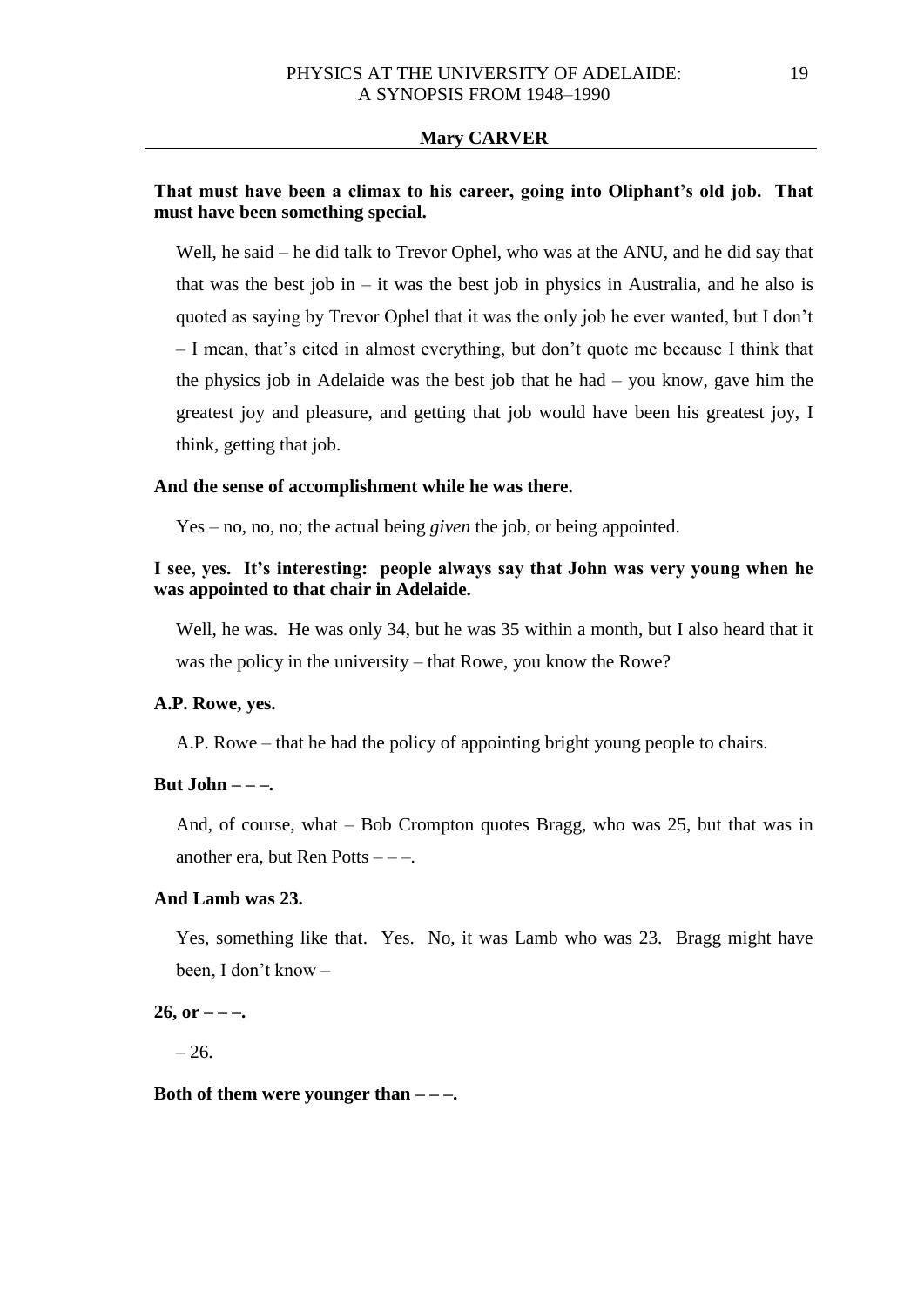That was another era, you know. Bragg wasn't even a physicist, was he, so Tomlin says.

## **Well, they were both mathematicians.**

Both mathematicians, that's right, and so he had to learn up physics in order to start teaching it in the university and had a few students. But Ren Potts was very young when he was appointed, and Ren Potts was already there. He was already there when John went to Adelaide.

#### **Yes. Ren Potts came back in the early '50s or '52 or something like that, I think.**

I don't know. I only know when I was reading about his death that he was only in his early 30s as well.

#### **Yes. And I think Ren – – –.**

And Bert Green would have been  $- I$  don't know, but he came  $--$ .

# **See, Bert Green came in about '51 or something like that, and Harry Messel was appointed to a position alongside him.**

That's right. He came and didn't stay.

**Now, I think Ren Potts applied for that position, because Ren Potts at the time – Ren Potts was a physics graduate and he was working in mathematical physics then, and I think he tried for that position with Bert Green –**

With Bert Green.

### **– which Messel went into, and he didn't stay very long.**

He applied for Bert Green's job or for Harry Messel's?

### **No, no; for Harry Messel's job.**

The one Harry Messel got, yes. And he didn't stay.

### **And then he went back into the Mathematics Department quite soon after that.**

Yes, yes.

**Yes. And then became part of the relationships between those departments later on.**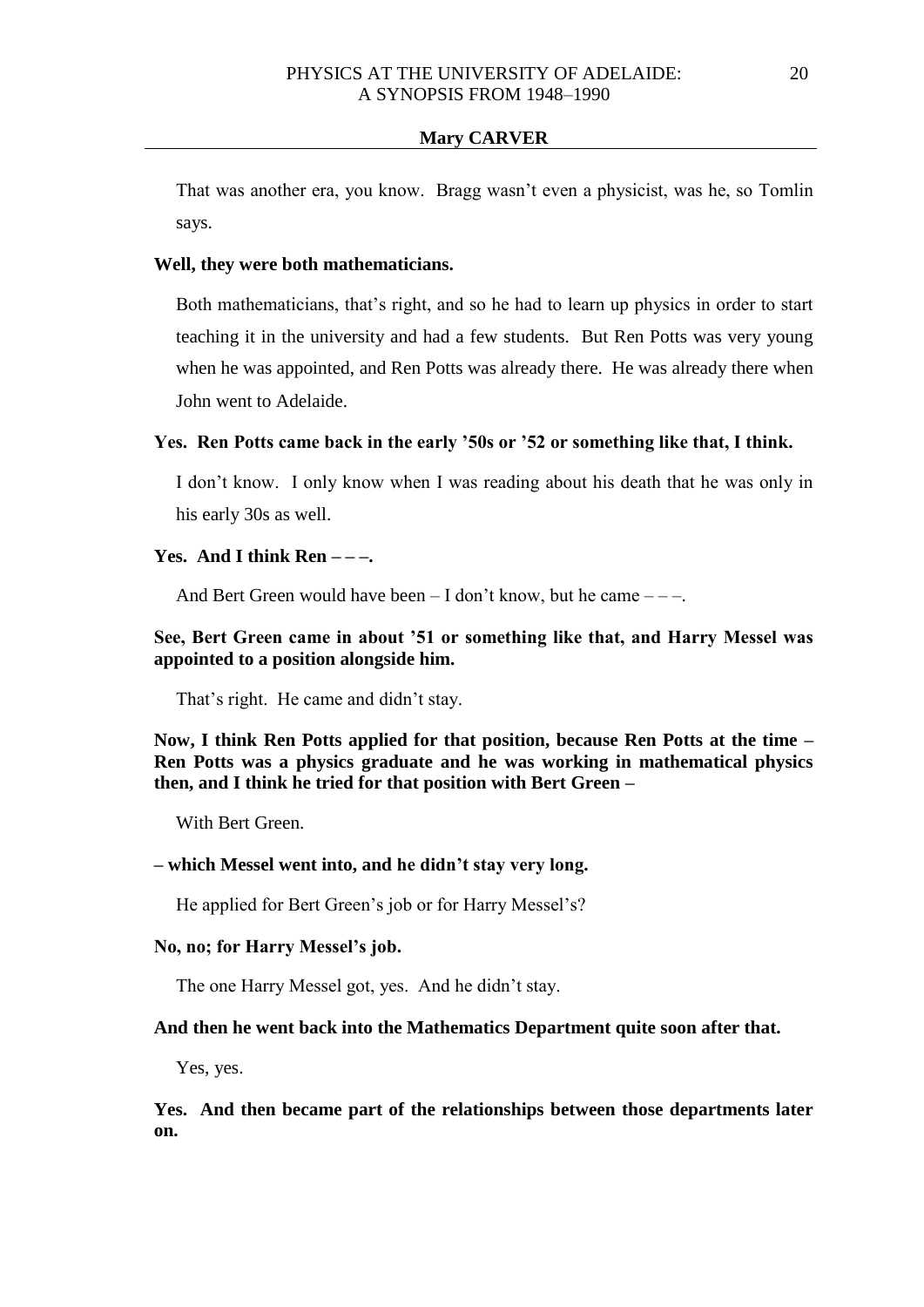That's right. It was a very happy relationship.

# **But it seemed to me that coming back to Canberra in the research school job sort of closed a loop with Oliphant.**

Oh, that's right, that's right. And he was here and then he took his wife to Adelaide because she wasn't – you know, she suffered from dementia. And so he chartered a plane and just went, went to Adelaide, because he reckoned she wasn't being looked after in the nursing home here. But you should read the memoir, Oliphant's memoir, about his time in Adelaide. I don't know whether you want to go further back than that, when he was an undergraduate there, and Rutherford came to give a lecture.

#### **He made a visit – that's right.**

Yes, you know all about that. But I think  $---$ .

# **And then Oliphant attributes a paper he'd written with Roy Burdon – on the mercury surface tension, I think –**

That's right.

### **– for getting the scholarship that took him to the Cavendish.**

To the Cavendish, yes.

### **What about your career? Did you ever resume that?**

Oh, yes, yes, yes. When I met John in University House I'd come to work at CSIRO as a young researcher, and I can send you  $a - I'$ ve got a copy of that. I did write something, because Jill Waterhouse, a local historian, she's written a history of University House and she wanted contributions, and so I wrote something about me, about me. I didn't write much about John. And he was there, and I was working at CSIRO, but University House had not opened – had only recently been opened and it wasn't full, and so they invited selected members of CSIRO and some other organisations in Canberra to come and live there, and so I went there and John had moved in – when he first came back, when he first came to Canberra from Cambridge, he was living in Brassey[?] House, and then University House opened and he came and stayed, so he was a foundation member of University House. And I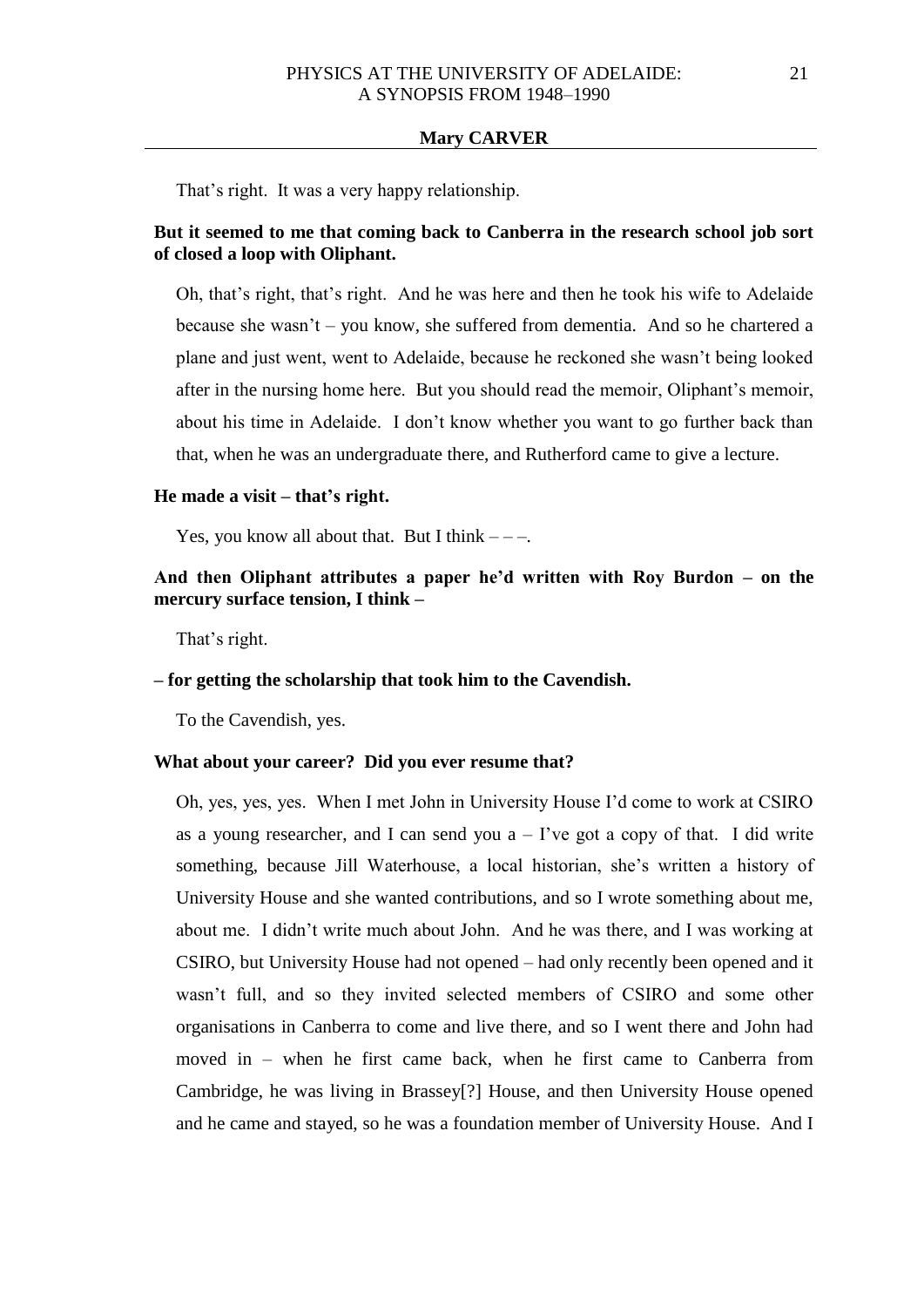noticed him up on high table, and then he came and he knocked at my door one night and he wanted me to – we had play readings every Sunday night and he'd been convened to organise this particular night, and he knocked at my door and wanted me – that's how we met: he wanted me to come and be, I think, his unfaithful wife in one of Shaw's little plays or something. (laughter) And so that's how it started. And then we got married while we lived in University House. And in the meantime John had become the bursar, and so we had our reception – we got married at St Christopher's and we had our reception at  $-$  –. John was an Anglican, by the way. He said, 'I'll marry you wherever you like, as long as you marry me.' (laughs) And we had our reception at University House and all of our friends from University House were there at the wedding. It was a great time.

And Oliphant was there, and what he did was he changed the leads – he undid the batteries in the car. He undid the batteries from the car when we were going away, and he put them back when it was discovered we couldn't drive off, you see, when it was discovered. He put them back and he put them back the wrong way and so the car still wouldn't start, you see. So that was a big problem.

And we drove off. And John had said, 'Don't worry. I'll look after the honeymoon,' and we got off, and I said, 'Where are we going? Where are we going?' And I thought he was going to take me to the Blue Mountains, you see. (laughs) He hadn't done anything! He hadn't done anything, and there we were on the way to Queanbeyan. He said, 'Oh, we're on the way to the coast. Let's go.' So we stopped at an old hotel that was on the road to Queanbeyan – I don't know whether it's still there – and we stayed there for the first night. (laughs) He had organised nothing. He hadn't even organised where we were going to go. So that was – anyway, that's not very relevant.

### **No, but I was just wondering about your career as an entomologist.**

Oh, that's right, that's right. So I worked at CSIRO. And then, at that stage, I was a young researcher and we had to  $-$  I earned less than the male, but that was okay because the male did all – you know, was the – the male used to – he had to look after the family, he was the breadwinner, and if you socialised he did all the paying,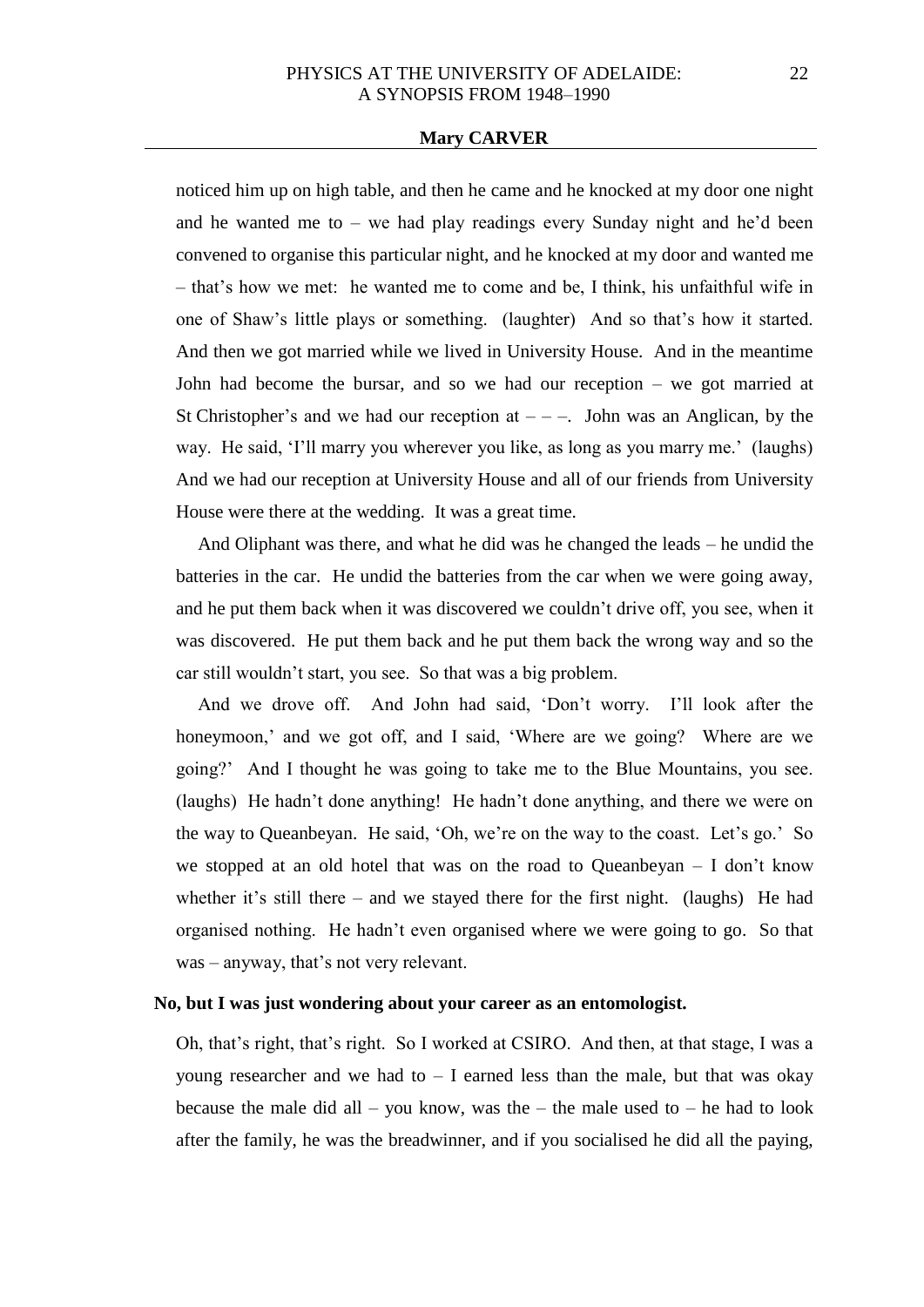you know, and got you back to your place at night. I became temporary as soon as I got married. And then – in 1955 – the end of 1956, we left University House. We had a corner flat. I don't know, we must have been mad to leave. We had a corner flat because he was the bursar and looked after all the accounts, and we left in 1956 and we and the bank bought a little old house in the bottom of Coranderrk Street opposite where Glebe Park is now, but it wasn't Glebe Park then because the elms used to come up through the floorboards, you know. (laughter) The elm suckers used to come up through the floorboards.

And then I became pregnant and of course soon as – and then my son John was born, and then I had to leave. And I left the day before the baby was born. So that was a big shock to me, and I'd submitted one paper, but it was a very important paper. It was probably the best one I'd written and the most important one I ever wrote. And so I had to resign. And then I missed the work. The conflict was enormous between family and work, and it's remained so ever since, I can tell you, because I had to leave. And then my successor was appointed and he came back and so he needed me, so he managed to get – there was a lot of money available at CSIRO then, and so I went back to work, just for three hours initially, because I had two babies at the time. I had one baby, and then we went overseas to Harwell – you know, to Harwell on study leave – and that was very – John did a lot of work there. He published five papers in one year. And so our second baby was – we had one baby, and then our second baby was born in Wantage, which is near to Harwell, and on Christmas Day, of all times, and then when we came back my successor had arrived and somebody else and so they needed me. So I was able to go back there and work part-time, and as it went on I used to just feed the baby. I got somebody in, I got a 'mother's help', and I'd feed the baby and go off to work for three and a half hours and come back, feed the baby again, and that went on, because I ended up having five babies and I continued doing that until the youngest went off, went to school at the age of five, and that was in Adelaide because our fourth and fifth babies were born in Adelaide. Three were born here.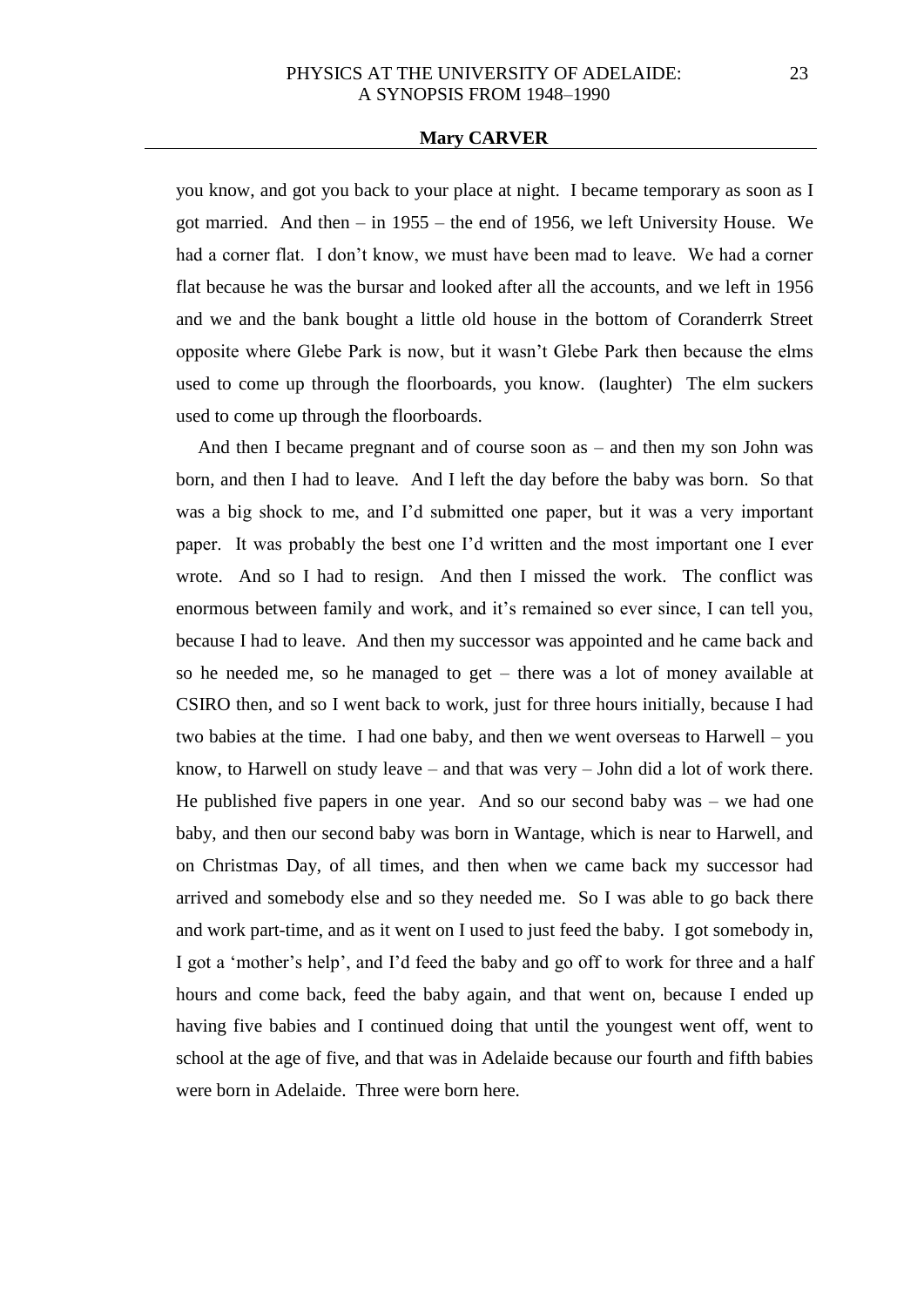And so I was able to get back, and then when I got back we went in 1961 to Adelaide and in 1962 I went to work at the Waite Institute. And then I gradually increased my hours there and then we went overseas in 1968 and I got a Churchill Fellowship. So John was going on study leave to the  $NRL<sup>1</sup>$  in Washington and I got a Churchill Fellowship and I had four children, so while they were at school I used to go into the Department of Agriculture and work there and come back. And then, coming back – then we went back to Adelaide – I went back to work, but there was no money, and so eventually I got – working part-time. But all through those years, you see, there was no such things as permanent part-time work, and the part-time work – for instance, at the Waite Institute, I was there as a research assistant. I just got a little stipend from CSIRO, they sent me a little stipend every year, and I had to apply for it every year. And all it did, really, was to  $-$  it meant that John could not apply for me as a dependent, you know, for income tax purposes, so financially it  $was -- -.$ 

And then in 1980 the pea aphid arrived in Australia and my services were needed then, and so I went back. Doug Waterhouse managed to get me some  $-$  so I went back, I went part-time. And then I was appointed, I was appointed as a principal research scientist. This was 1983. And so that was full-time and full pay for the first time. And then I actually managed – then times got bad and they started downsizing. That's when I first heard the word 'downsizing'. And I was – (laughs) that was 1989; I was downsized. But I managed to make the arrangement that I'd work for three years on half pay, and so that's what I did until 1992. And then I just worked as a visiting fellow – oh, no, we were honorary – we have honorary fellows at CSIRO – as an honorary fellow until about 1992 – no, until just before John died. Because John became sick and I couldn't get back to work. I just couldn't get there. It was just not possible. I was 24/7 looking after John. So I sort of ended in a whimper. (laughter) And all my papers are here, and, as you can see, John's papers are here, and I've sorted them all out once but they've all been dispersed again

<sup>1</sup> NRL – Naval Research Laboratory.

 $\overline{a}$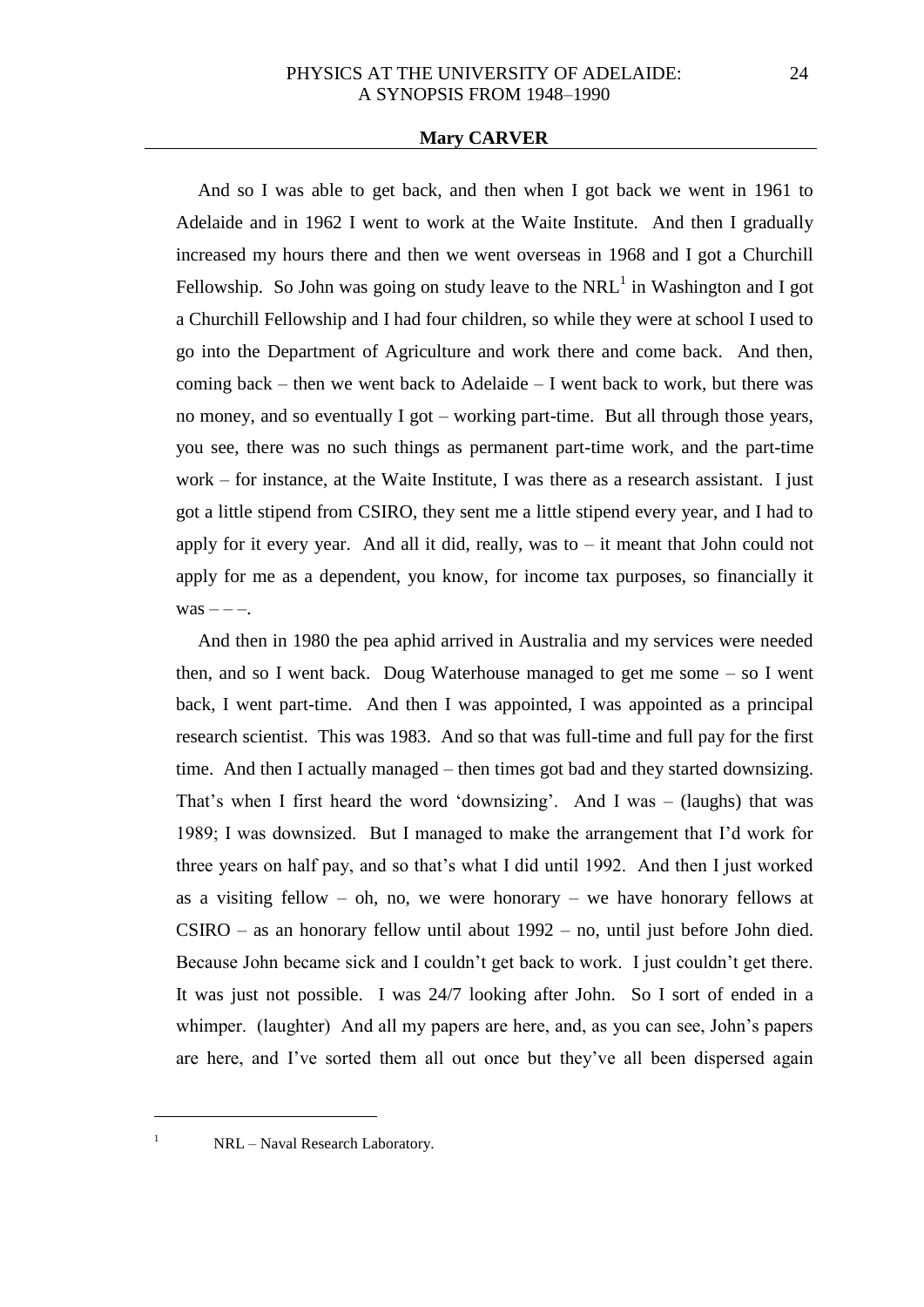looking for information for  $---$ . And Bob Crompton has a lot of the papers. And I've got my papers here.

# **You mentioned that John took study leave at NRL in Washington.**

Yes.

### **What year was that?**

That was 1968 to '69. And he went and I've actually got his  $-$  I've actually got his green card, look. And he went to NRL.

### **Do you remember any of the people he worked with there?**

Well, he worked with Talbot Chubb, and that's another person. Talbot Chubb came to Adelaide on his study leave. NRL is the Naval Research Laboratory in Washington, and Friedman was there – you know Friedman? Hal Friedman. And Talbot Chubb and Shivanandan, who still comes to Australia. Talbot Chubb was our main – and he was our great friend. What happened was that he came to study leave with his four children – quite grown-up children – and he wanted to come because of John's – because the space research was being done in the university, and that's what drew him here. He's now still around and he's trying to work on cold fusion. He works privately trying to see if cold fusion is valid, is a going concern. And he came with his wife and four children, so we looked after him and became very, very friendly with him. And I don't know what work he did – anyway, you'll be able to find that out. And that would be maybe 1965, when young John was in grade  $5$ forgotten – or grade 7. Forgotten. I can find out for you, the year Talbot Chubb [came].

That was an important time because what brought Talbot Chubb here was the space physics was being done in the University of Adelaide and he chose to do that. And, of course, that probably was what came to John going to NRL in 1968, and he went there and  $- I$  can tell you from the  $- I$  can't remember, I don't have any  $- I$ because he didn't write to me, you see. So I don't know what he was doing at NRL. But he went off there every day, and of course Talbot Chubb used to drive him and me through Washington, and he dropped me at the Department of Agriculture and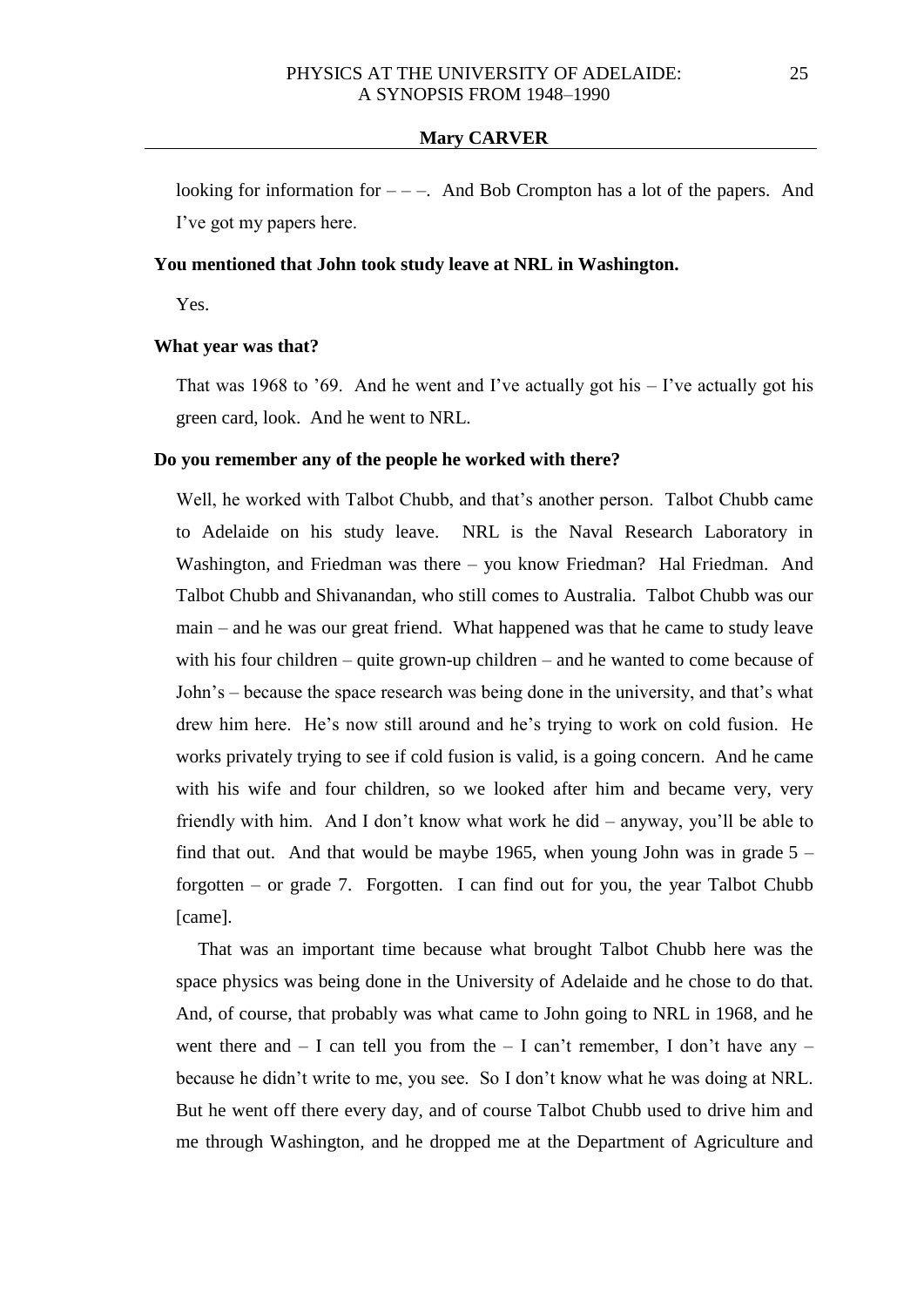then they would go off to work. I've forgotten where NRL was. It was on the outskirts, you know, quite a long way out. I don't know what he was doing and I don't know – you'd be able to look from his publications list what he did there. I know he went out to the desert, one of the deserts, and saw some rockets going off, I do know that. And I can't tell you – anyway, that was August  $1969(\text{sic})[1968?]$ when we went, and we came back August 1969. But then he was not at the University of Adelaide; he was at the ANU – no, yes, he was.

#### **Yes, he was. In '69 he was in Adelaide.**

Yes – no, he was. No, sorry. It was when he went to Harwell, and I think he was here at the ANU, went to Harwell and that was 1958.

# **So that was '69 he went – – –.**

1968 – August 1968 he went to NRL for a year.

### **Yes. Ah. That's why I don't remember it, because I was away then.**

Ah, I see.

#### **I'd finished my PhD and I – – –.**

I think he went to see you then because we went to England.

## **At Imperial College in London, yes.**

That's right, because we went to England first, because of course I hadn't been back home and so I went home and  $-$  oh, no, I went in 1958. That's why  $---$ . But 1968 we went to England first to see my family and to introduce my children to  $---$ .

# **Yes. Another person who visited Imperial College while I was there was Ernest Titterton.**

Ah, yes.

## **Did he have an impact on John?**

Oh, yes, of course. Yes, of course. This is Robert, my son, writing to his father asking him questions. I believe that Ernest was a difficult man, and he was, he was, but he had marvellous – he had marvellous qualities as well. You know, I always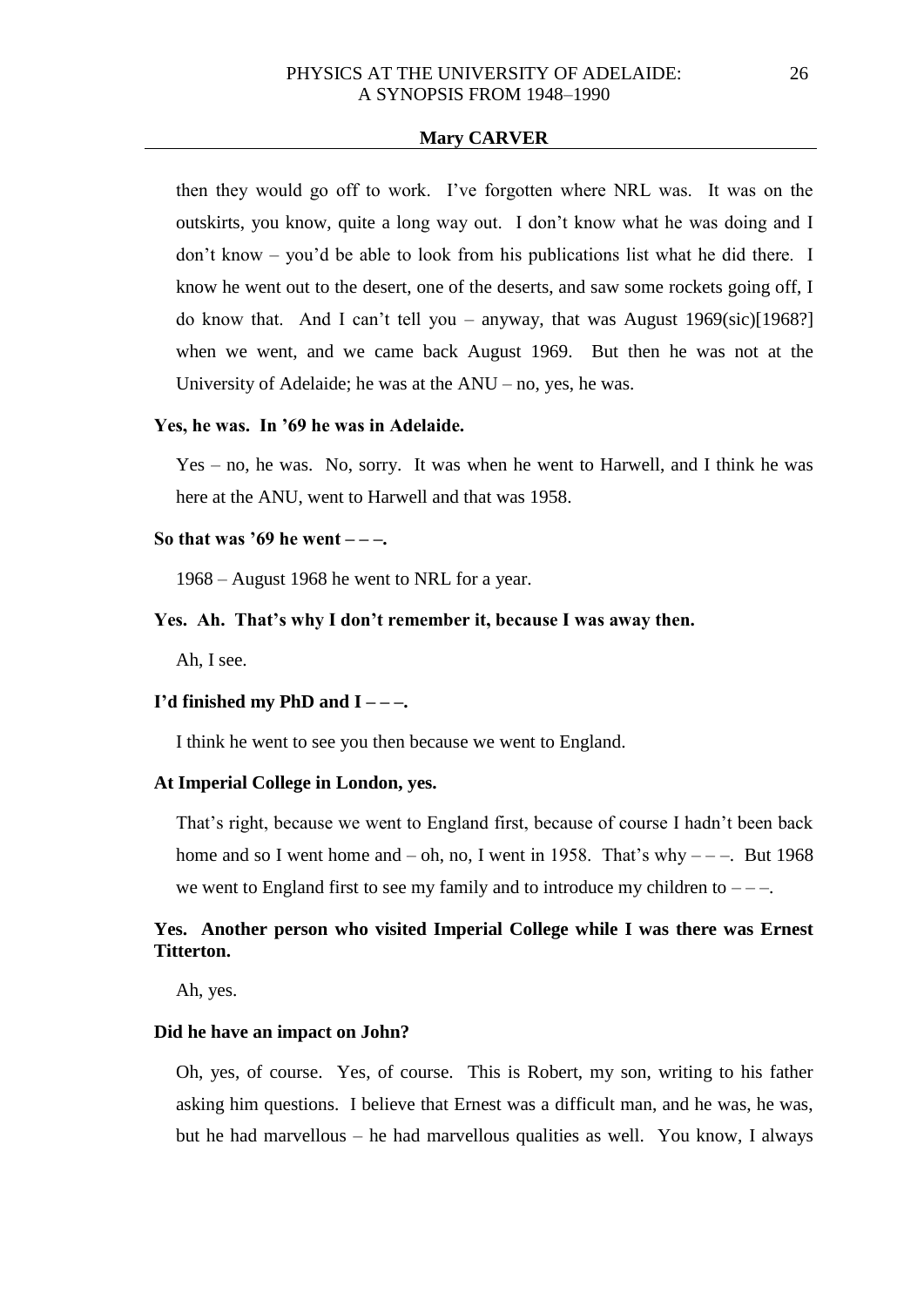look for the good in people, and he was a marvellous fellow. And he looked after John and was a great supporter of him. But you know when we went 1968 to '69 John was – '58, '59, when we had our baby over there and we had a little – we had little John and then we had little Jane born there – and John was .....[?] and he was there all the time and he had a marvellous time. He came home, writing papers galore. You'll see them in the list of publications. He got five papers out of that. And he was in the middle and he wrote to Ernest and said, 'Doing so well, can I stay on for an extra time?' And Ernest wrote back and said, 'Come back willingly and come back quickly,' or something. (laughs) So he went back and got back right on the dot of a year. But I think Ernest – we came back by sea, of course; we went by sea and came back by sea – and Ernest was building his own house, a new house in Canberra, and we had to bring back lots of material – tiles for the house and things like that, and carpentry. And I think Ernest wanted that, you see. But don't put that in your book. (laughter)

But no, Ernest – he had the hard life, because he had three children and the firstborn was – and she works in the university, in the library, she was working; I saw her there last year – but she was born very badly affected. I think she must have had brain damage or something, but she couldn't walk and she walks – she's very badly physically harmed, and people used to say that it was because  $---$ . Because both of them, both he and his wife, Peggy, were at Los Alamos, you see, when the bombs went off, both, because Peggy was his technical assistant. And then they had another girl and she was okay – I've forgotten her name now; it was a boy's name – and then they had Andrew, and Andrew had mental problems, and still has, I think. I don't know where Andrew is now. So they had this terrible, terrible problem. And Ernest took her to England to try and see what they could do and tried everything to see if Jennifer could get better. So his life was very much affected.

But he was well-known for his meanness, and he *was* mean. He was very mean. But he was very good to [John] and helped John, and John says – this is when John was very sick, you know – (refers to letter) I haven't got it here, but I've got it. I'll send these bits to you. He said, 'How did you get on with Ernest?' And John said,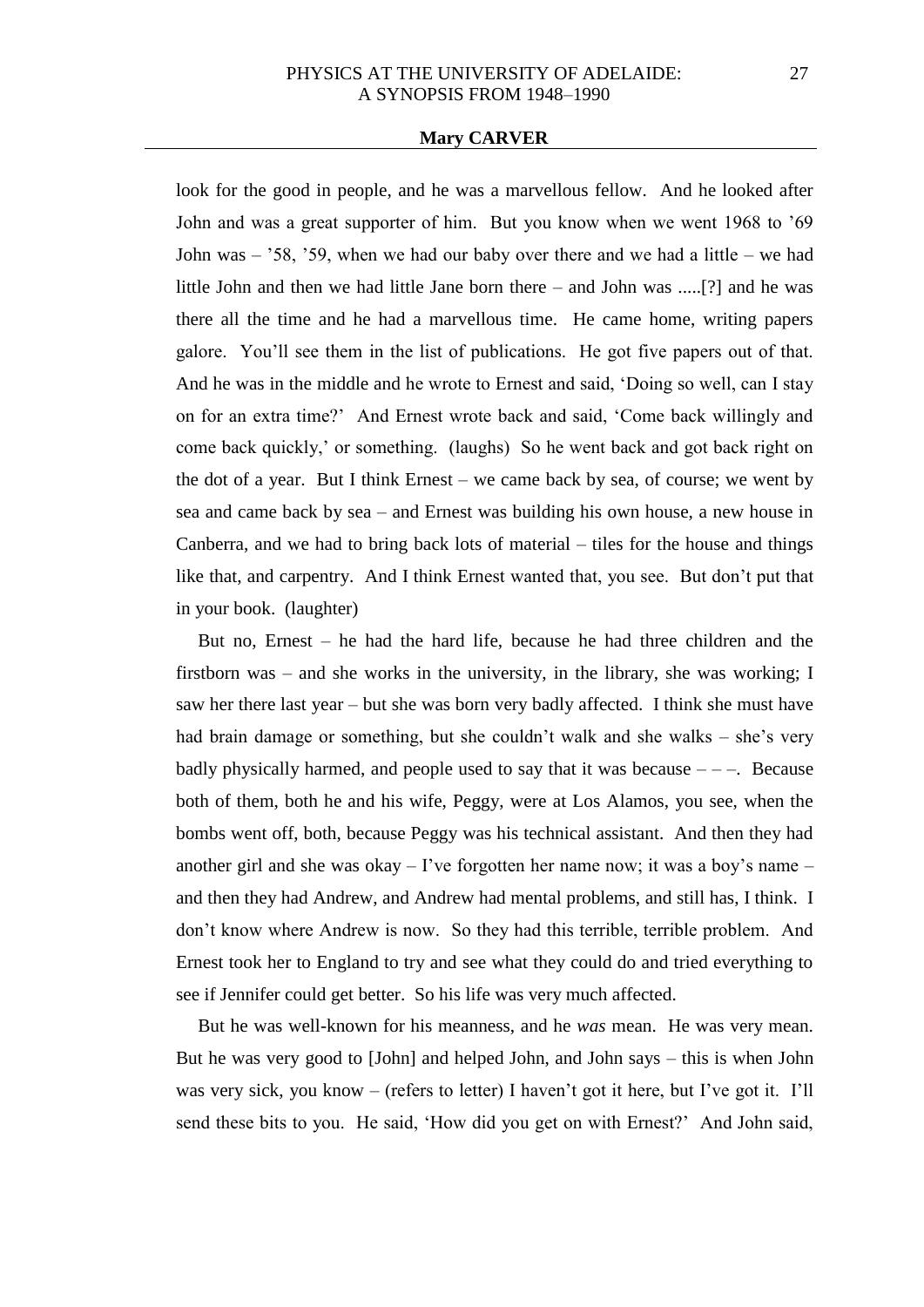'We got on very well. I liked him very much.' And he was here often. He came and stayed with us in Adelaide. When he visited Adelaide, he'd come and stay with us in Dashwood Road. And I remember him at breakfast, and he was very fastidious and very neat, and I remember him at breakfast: he was looking up at our – we had a wooden wall, you see, and he said  $-$  –  $-$ . And some of them were – you know, instead of having straight, vertical slats, some of them were pieced, you see. He said, 'You should take those down. Take those down and replace them with one-piece slats<sup>'</sup>

**Yes. One thing, one of John's qualities, was the ability to get along with people and get the best out of them.**

That's right. That's right, that's right.

**I wondered – I was saying to Bob Crompton yesterday, remembering the days when we had a departmental committee in the Physics Department –**

Yes.

**– before the university ever took that on as a way of departmental governance –**

So that was something new.

**– yes, it was new – and I always remember that we would have discussions there, and the idea was that the departmental committee would make decisions about –**

Yes.

**– the running of the department, and that John would let the discussion go and somebody would say this and somebody would say that, and it always seemed to me that John would wait until he heard somebody to say the thing that he wanted and then he would draw the –**

Draw that out.

**– discussion to a conclusion, and, 'Well, we've decided that,' so that John had got the decision that he wanted and everybody else believed that they had made the decision.** 

(laughter) Oh, he was very good at that.

**It was a very special skill he had.**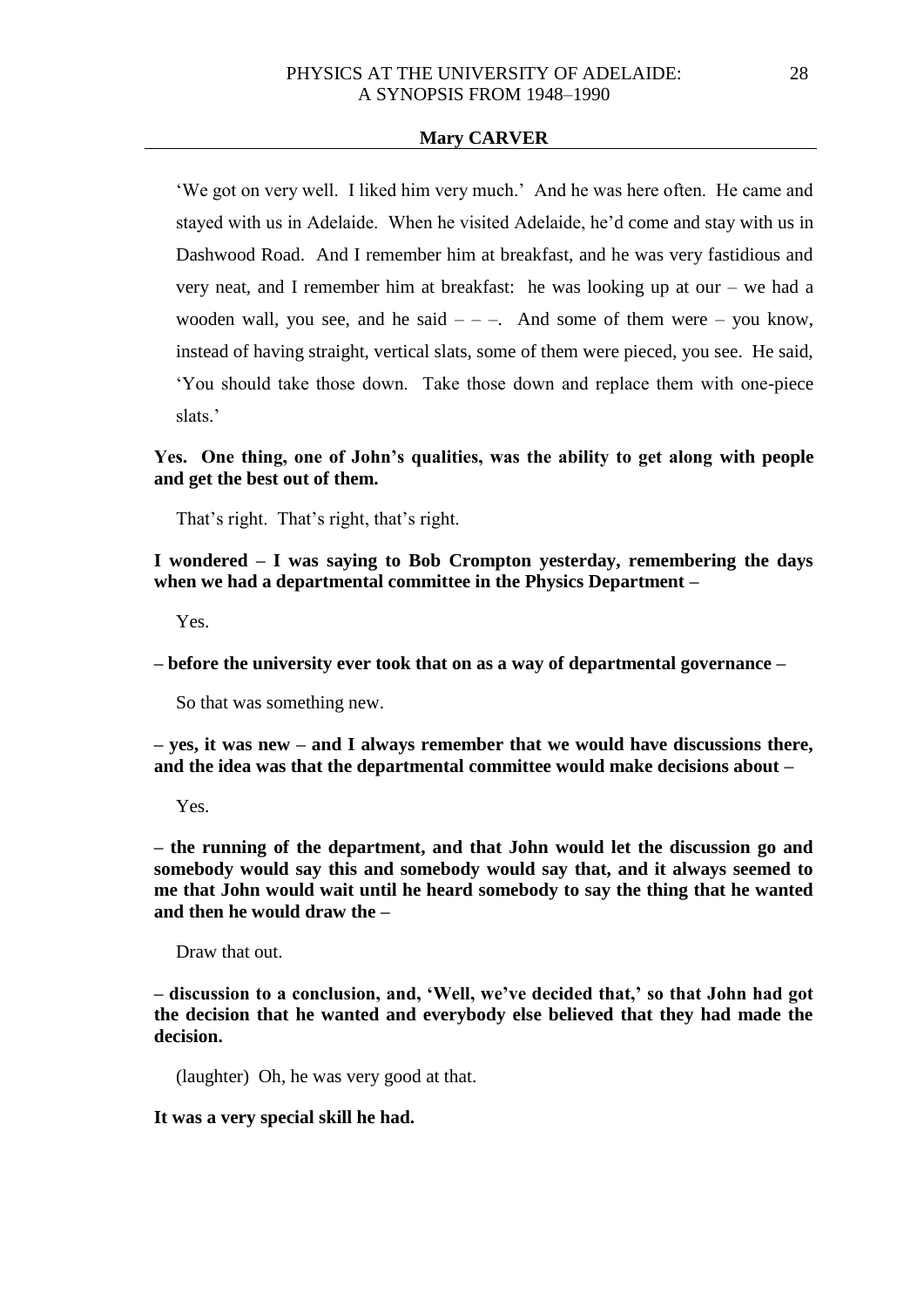He would delegate. He would delegate, and then he would say, 'You've done a good job.' And the point was that he hadn't – you know, he would  $---$ .

# **It was a matter of sort of encouraging others to feel they'd participated.**

That they'd done the job. That's exactly what he [would do]. And he used to do it here at home. He did the job or you'd be working together and he'd say, 'You've done a good job, Molly,' or, 'You've done a good job, John.' And this is in the departmental committee; I'll show you this one. And he was also chairman – he was also the chief examiner in Physics, you see, and he got into trouble there – you know, for the schools, and there was a business there where Basil Briggs, I think, had set the examination papers and then, when the examination [was held] there was a great uproar because they said that the questions were too hard. And so John had said, 'Look  $---$ .' Because what they used to do then was, you know, they'd just get – they'd get the marks and then they'd just drop off the top percentile or percentage.

### **They were all massaged.**

No, no, it wasn't. That was the way they did it. It was the top percentage that would get passed. And they used to do it with the examination results in the Physics Department too, you see, that they'd have a percentage getting the pass and then they'd have the meetings at the end of the year – this was when we were all – for Christmas, Christmas Eve they'd be doing it, and they'd have this meeting where the borderline cases [were considered] and John would be trying to get somebody over the line. Even with the first-year medical students there used to be something there.

# **And the honours students was the other one, you know, trying to get somebody a first-class honours.**

Over the line. That's right. And he used to have to fight about that one. There you are. Look at this. This was when the chairman – this is the university itself, this is the registrar. Remember Victor Edgeloe.

**Yes.**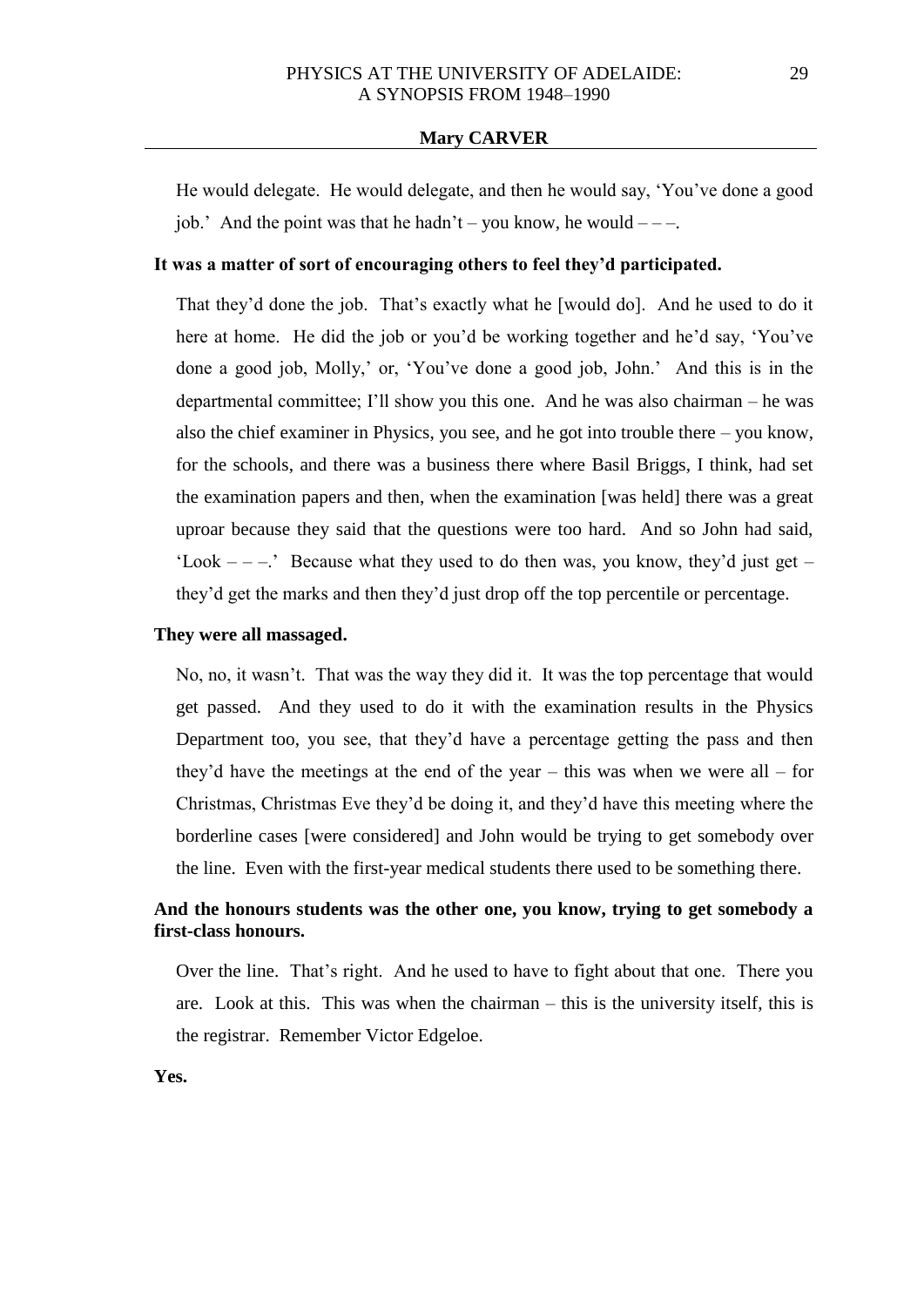And what this was was the chairman at the Education Committee, but that was really the professorial board.

## **Yes.**

I don't know whether they call it that now, it was where all the professors used to go. And what had happened with the committee meeting was that they were talking about parking, you see, and it went on and on and on and on  $-$ 

### **Oh, the parking. Yes.**

 $-$  and on and on and on, you see. And so John recommended that  $-$  (laughs) this is what John recommended. (laughter) He recommended that the Education Committee take over  $-$  they appoint a delegate to look after the rest of the university affairs.

### **Yes. Parking was always the most controversial matter in the university, I think.**

That's right: 'That the Education Committee deal with parking, and that the Council appoint a delegate for academic affairs.' But I'll tell you what John always used to say to me, and that is that the person who most ..... was Henry Basten, and that when he first got to the university Henry Basten was the one who taught him about strategy – not taught him, but they worked together, because he was head of a department, and Henry Basten, who was not a scientist  $-$  I think he'd worked for Hong Kong  $-$ –.

## **I don't remember his background.**

Oh, he was the vice-chancellor. He was marvellous. But he lived over there in number 13.

### **Oh, did he?**

Yes. (laughter) Number 15, I think.

### **You always seem to have the key people living nearby.**

He was the only one, the only one. John Gascoigne lived down there, but I never met him. I met his son once, his young son. John Gascoigne lived down there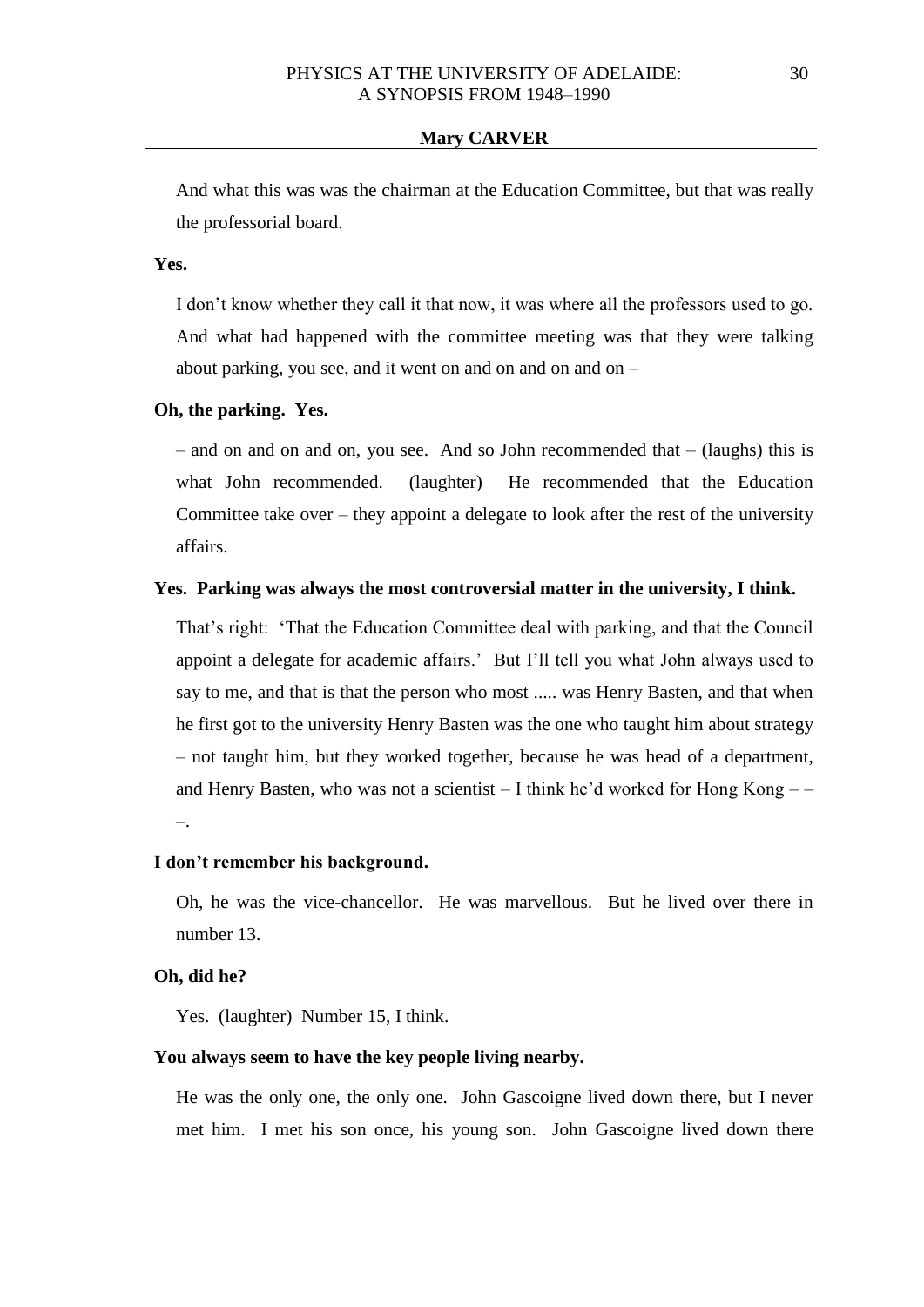somewhere. But no, Basten was the only university connection who lived around here, and he was here when we got here in March 1979. But Basten was  $-$  I've got the wrong word about 'strategy' – about politics and about board meetings and meetings and how to do it. And that's the one thing: John was never – he didn't confide in me much – not confide in me or talk to me very much, because he once said to me, 'I daren't,' because he didn't know what was classified and what was not. And I wear my heart on my sleeve, and I remember after the Canberra Hospital imploded and there was a death and it was horrible and everybody was talking about it, and he did say to me why didn't it implode, and there was some mention of its being that there was a lot of concrete, that there was fortified concrete in the building; that's why it didn't implode, because it was too strongly-built. It was reinforced. And then John said to me, 'This is what's happened, because a lot of the Canberra government buildings, they were reinforced strongly, because this is to guard against possible attack, you know, an enemy attack.' And so I was on the telephone once and so I said – and I was talking to somebody, one of my girlfriends, and I said, 'John thinks that  $---$ .' (laughter) And so that was when he said to me, 'You shouldn't do that.' So I think that even before that and afterwards he's careful what he says even to me, you see, because he kept a lot to himself. I think that with him it was he – what's – there's a punchline – wait a minute – he 'talked little so that he could hear a lot'. No, that's not the right thing. But no; the less he talked, the more he heard.

# **More he heard, yes.**

That's right. And that was what he did.

# **Yes.**

Anyway, I've told you about Basten. Basten was very important. That's it.

### **Well, perhaps that's a good place to stop.**

Okay.

**You've got some marvellous memories of a great career there, and thank you for taking the time to talk about them.**